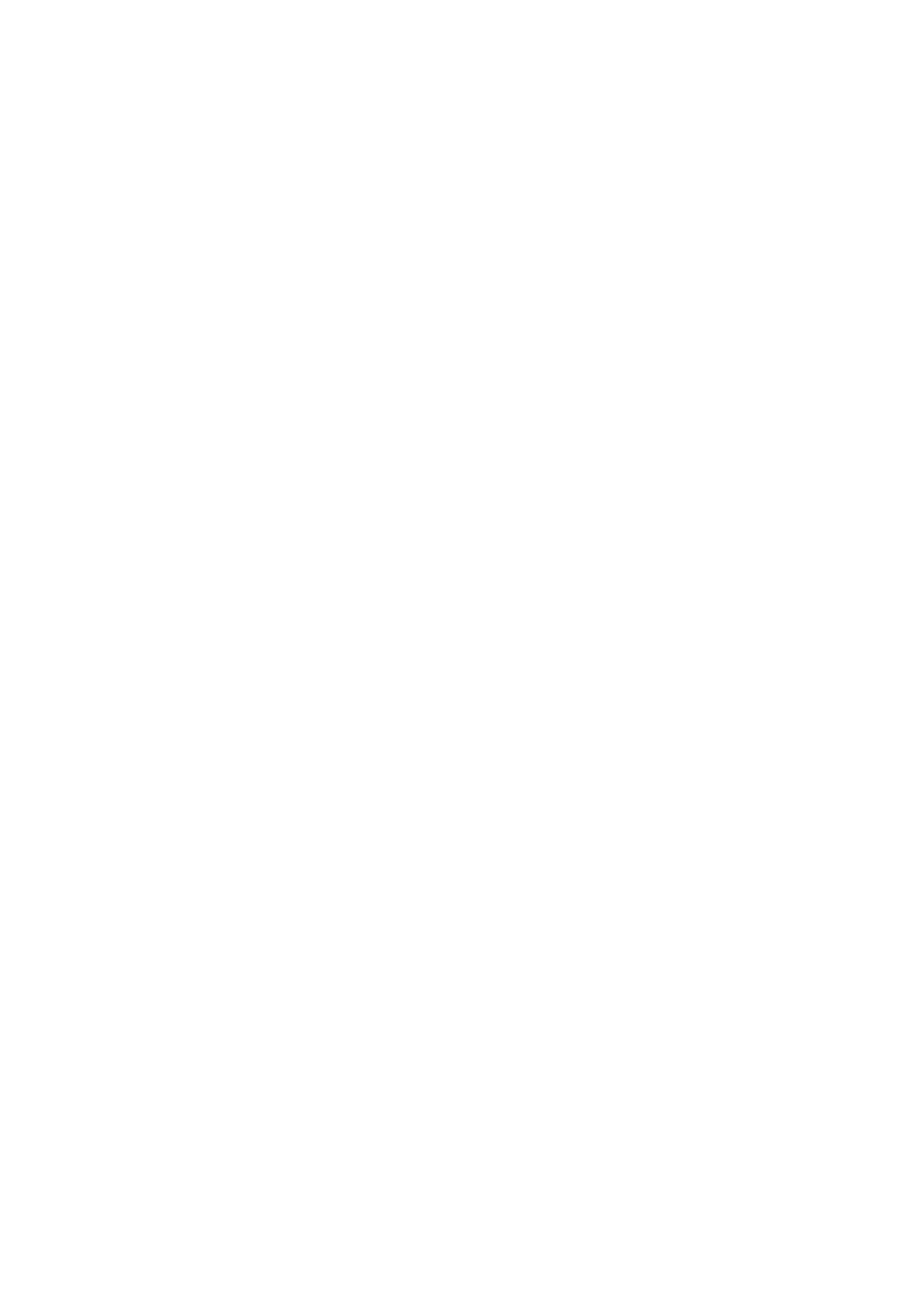# **Report on payments to governments**

| $\overline{2}$ | Introduction                                                                             |
|----------------|------------------------------------------------------------------------------------------|
| $\overline{2}$ | Eni's upstream activity                                                                  |
| 4              | Basis of preparation                                                                     |
| 8              | Report on payments to governments                                                        |
| 9              | Europe                                                                                   |
| 14             | Africa                                                                                   |
| 19             | Americas                                                                                 |
| 21             | Asia                                                                                     |
| 24             | Australia and Oceania                                                                    |
| 25             | Report on payments to governments – Eni SpA                                              |
| 27             | Independent limited assurance report                                                     |
| 29             | Report on payments to governments including<br>information provided on a voluntary basis |

Approved by Eni Board of Directors on May 25, 2017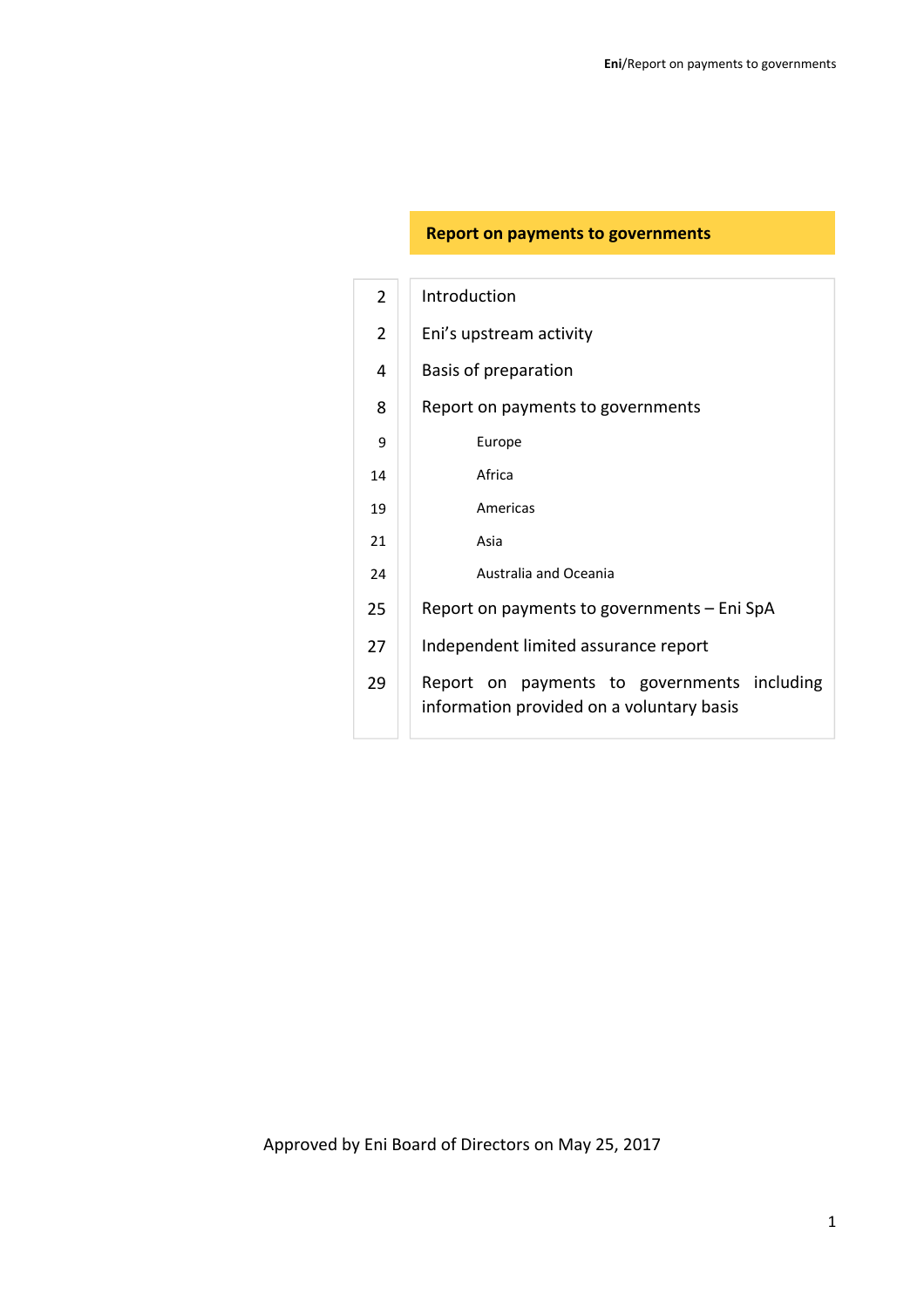### **Introduction**

This Report on Payments to Governments made by the parent company Eni SpA, its consolidated subsidiaries and its proportionally‐consolidated entities (hereinafter all together referred to as "Eni" or "Eni Group") for the year 2016 complies with Eni's reporting obligations required under "Chapter I" of the Italian Legislative Decree N° 139 of August 18, 2015, which enacted Directive 2013/34/EU (the EU Accounting Directive (2013)). The obligation to prepare and publish such a Report on payments involves "large undertakings"<sup>1</sup> as well as "public-interest entities"<sup>2</sup>, which engage in the exploration, prospection, discovery, development and extraction of minerals, oil, natural gas and other natural resources. In addition to the obligation to report on an individual basis, the regulation requires to prepare a consolidated report, which is due to include payments made both by the parent company and such subsidiary undertakings, which individually engages in the extractive industry. The consolidated statement waives the EU-based subsidiary undertakings from the requirement to report on an individual basis. The consolidation scope is defined by the accounting rules applied by the parent company in preparing the statutory consolidated financial statements in accordance to IFRS.

The consolidated report is provided on pages 8‐24. The individual report on payments of the parent company Eni SpA is provided on pages 25‐26.

This Report is available for download from www.eni.com, under the section "Publications".

### **Eni's upstream activity**

Eni engages in oil and natural gas exploration, development and extractive activities in 44 countries, mainly in Italy, Algeria, Angola, Congo, Egypt, Ghana, Iraq, Libya, Mozambique, Nigeria, Norway, Kazakhstan, the United Kingdom, the United States and Venezuela<sup>3</sup>. The upstream activity is Eni's core business. The 2016 hydrocarbon production averaged 1,759 kboe/day, while hydrocarbon proved reserves were 7.49 billion boe as of December 31, 2016. At the reporting date of December 31, 2016, the upstream business represented 85% of Eni Group capital employed and, in 2016, 90% of Eni's capital expenditure were directed to oil and natural gas exploration and development. In 2016, Eni brought an overall value of €7.98 billion to the host countries where is presently conducting its upstream operations (See the table published on page 29, which discloses payments reported on a voluntary basis).

<sup>1</sup> Undertakings that on their balance sheet dates exceed at least two of the three following criteria:

 <sup>‐</sup> balance sheet total: €20,000,000;

 <sup>‐</sup> net turnover: €40,000,000;

 <sup>‐</sup> average number of employees during the financial year: 250.

 $2$  The entities referred to in the Article 16, section 1, of the Legislative Decree N° 39 of January 27, 2010; including in particular Italian companies issuing securities authorized to trade on Italian and European Union regulated markets.

<sup>&</sup>lt;sup>3</sup> Payments made to Venezuela are not disclosed in this report as they are made by a joint venture not included in the consolidation scope as defined by the rule.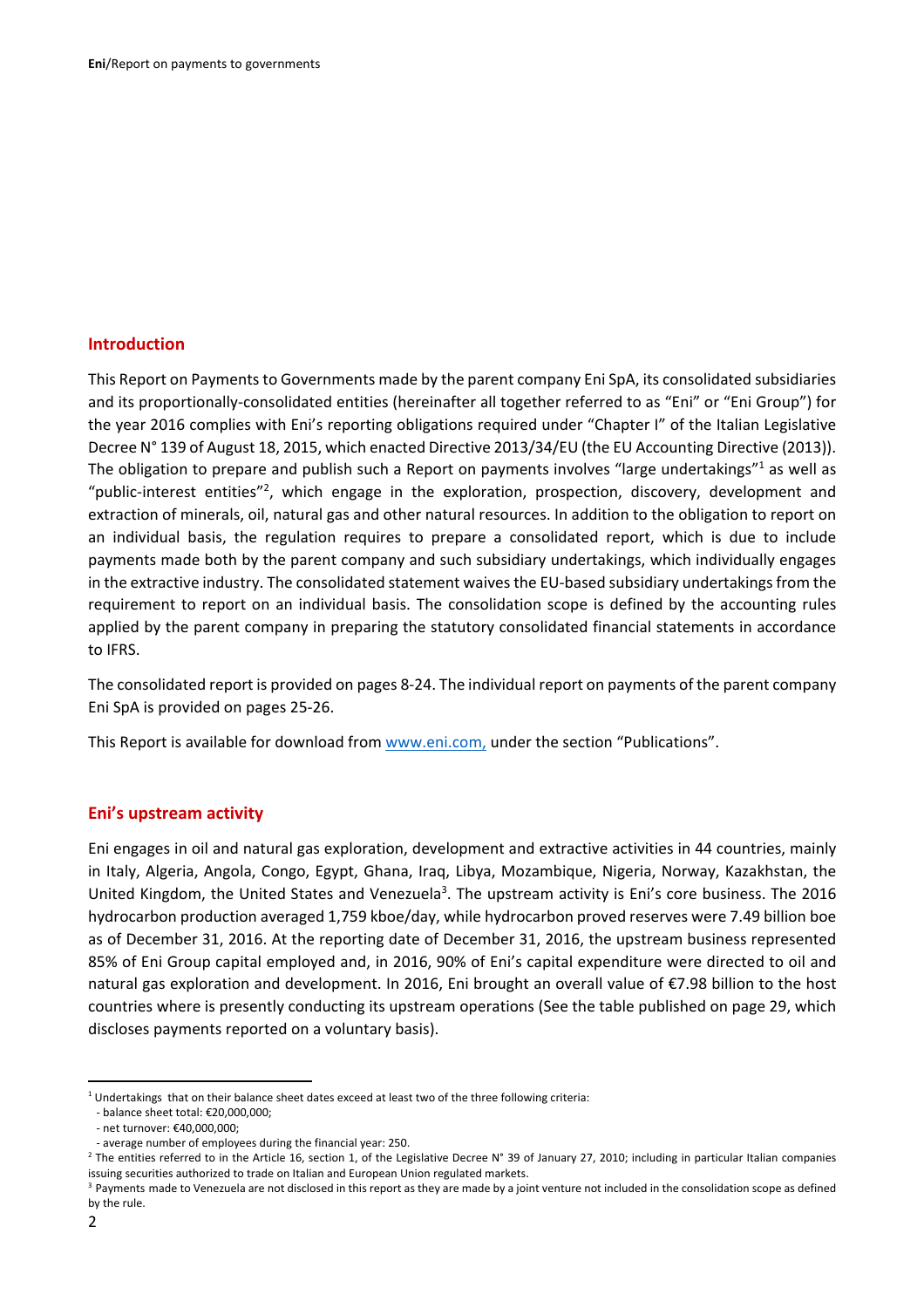Hereunder is presented a map of Eni's main countries of upstream operations ranked according to the size of payments:

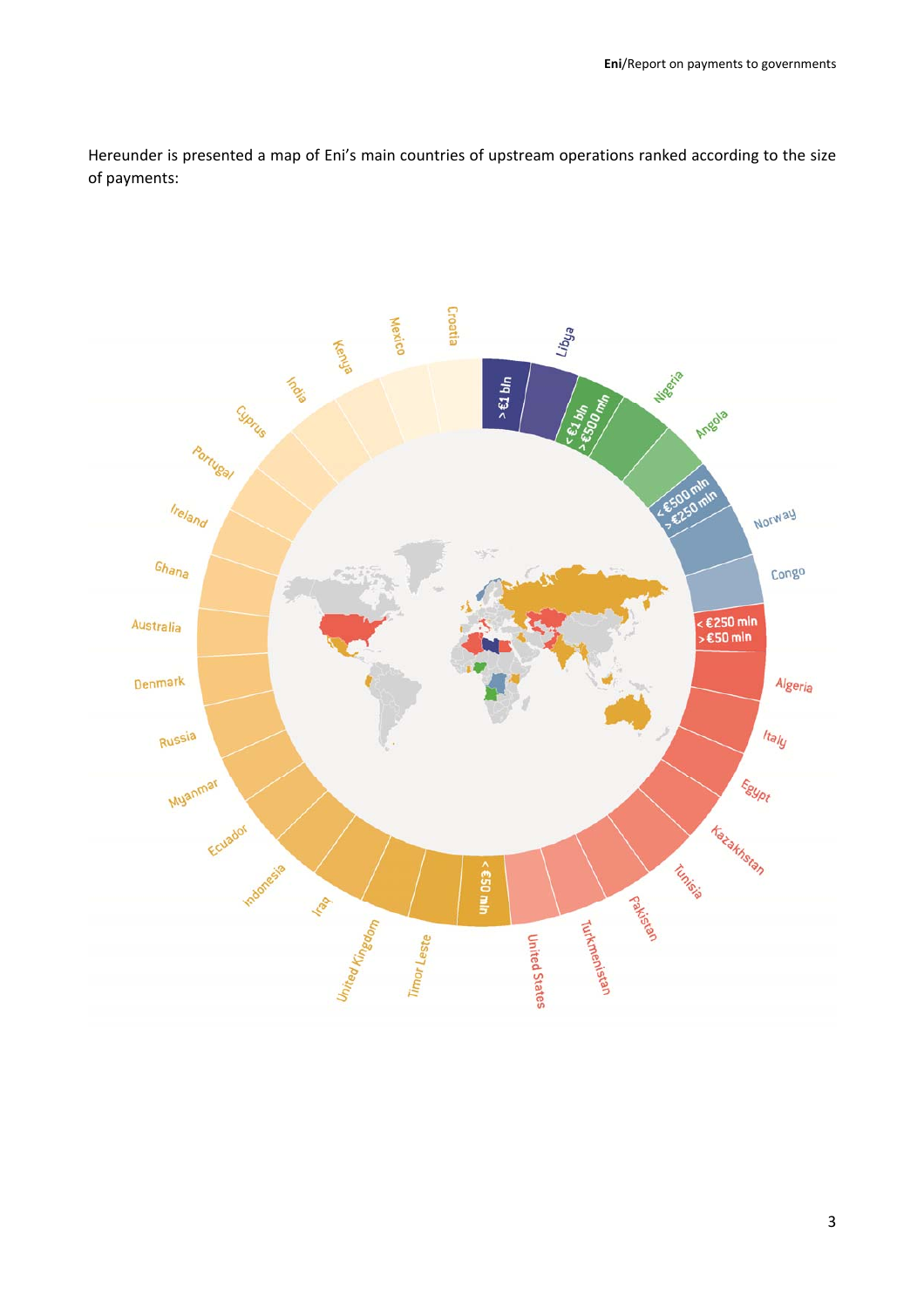### **BASIS OF PREPARATION**

### **Legislation**

This Report on Payments to Governments ("Report") complies with Eni reporting obligations as per "Chapter I" of the Italian Legislative Decree N° 139 of August 18, 2015, which enacted the Directive 2013/34/EU. This Directive requires "large undertakings" and "public‐interest entities", involved in the extractive industry or logging of primary forests, to prepare and publish a report on payments to governments for each financial year, on an individual and/or consolidated basis.

Reporting principles adopted have also considered the official interpretations of the regulation issued by national and international bodies.

Based on this regulatory framework, Eni<sup>4</sup> is subject to the obligation to prepare a consolidated report on payments made to governments; the parent company Eni SpA is also subject to an individual reporting obligation.

Applicable rules establish the consolidation scope to be defined by the accounting policies applied by the parent company in preparing the statutory consolidated financial statements in accordance to IFRS.

### **Activities within the scope of the Report**

This Report discloses cash payments and in-kind payments made to governments that relate to Eni's activities involving the exploration, prospection, discovery, development and extraction of oil (including condensates) and natural gas. Payments made to governments that relate to refining activities, liquefying of natural gas (LNG) and gas‐to‐liquids as well as other downstream activities are not disclosed in this Report. For integrated projects without a contractual cut‐off point where a value can be attributed to the extractive activities, payments to governments are not conventionally split but disclosed at 100%.

### **Government**

The term government refersto any national, regional or local authority of any Member State of the European Union or Third State (including Ministries, governmental bodies and agencies) as well as any undertakings controlled by the above‐mentioned public entity. The definition of control is that provided in Directive 2013/34/EU, which identifies control with the obligation of including the accounts of the controlled entity in the consolidated financial statements of the controlling entity<sup>5</sup>.

<sup>4</sup> The provisions of Legislative Decree N° 25 of February 15, 2016, which transposes Directive 2013/50/EU (the so‐called *Transparency II* Directive) into Italian Law, are applied to undertakings based in Italy and listed on the stock market, active in the above-mentioned sectors, whose securities are admitted to trading on a regulated market. Such undertakings are required to prepare, on an annual basis, a Report on payments made to governments in compliance with the provisions of the Directive 2013/34/EU.

<sup>&</sup>lt;sup>5</sup> The notion of control provided in the Art. 22 of the Directive is substantially in line with the one adopted by IFRS. Therefore, the provision refers to the notion of control which would trigger the inclusion of the accounts of the controlled entity in the consolidated accounts of the governmentalcontrolling entity should the latter be required to prepare consolidated financial statements.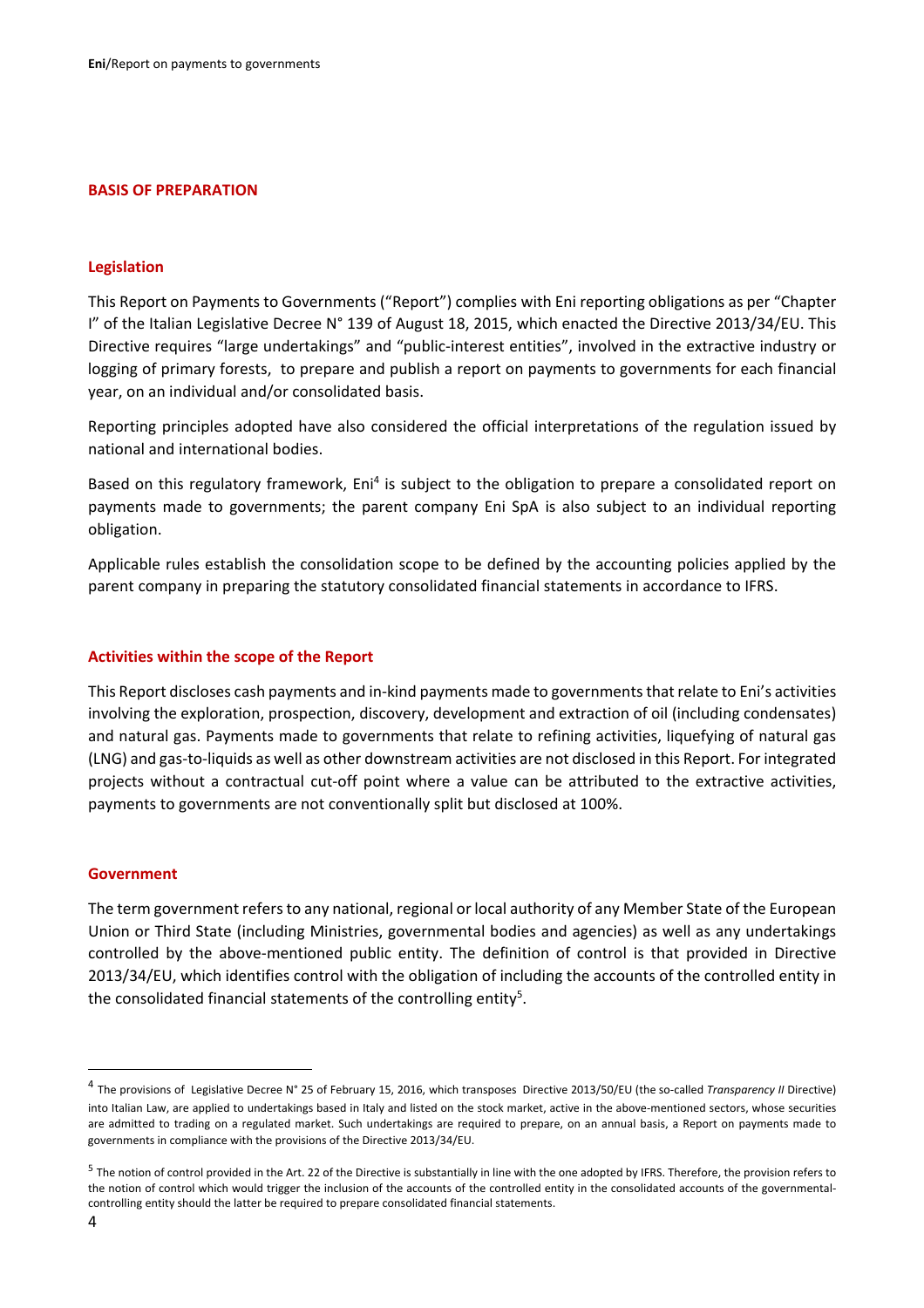### **Reporting principles**

This report discloses cash payments and in‐kind payments made to governments by the parent company Eni SpA, its consolidated subsidiary undertakings and proportionally‐consolidated entities in accordance with IFRSs. Payment means an amount paid, whether in cash or in kind, for the activities in scope of the regulations. Payments made by cash are reported in the period in which they are paid. Payments made in kind based on the underlying production delivery (production entitlements, tax oil and also royalties where applicable) are reported on an accrual basis. In-kind payments are converted to an equivalent cash value based on the most appropriate and relevant valuation method for each payment, which generally corresponds to market value as stated in the relevant contract. In‐kind payments are reported in both volumes and the equivalent cash value.

The report comprises direct payments made by Eni to governments arising from petroleum projects participated by Eni or the Group companies, irrespective of the circumstance that Eni is the operator of a given project. The operator of a petroleum project is the entity that based on contractual arrangements with the counterparties, manages field operations and, in this capacity, is actually making payments to governments including situations where the operator determines and communicates the production entitlement due to each parties (i.e. under production sharing contracts). Payment amounts are reported in full, even where Eni as operator of a project is proportionally reimbursed by its non-operating venture partners through a partner billing process (cash‐call). Payments made to governments in relation to oil activities conducted through unincorporated joint ventures<sup>6</sup> are disclosed in this Report if and to the extent that the amounts are paid directly by Eni. This is the case when Eni is the operator of the unincorporated joint venture; in case Eni is a co-venturer, payments are disclosed only when Eni has a direct payment obligation towards any governments. Payments made by incorporated joint ventures<sup>7</sup> are not disclosed in this Report, because Eni does not control these entities.

#### **Project definition**

Payments are reported at project level, except that payments that are not attributable to a specific project are reported at entity level. Project is defined as operational activities which are governed by a single contract, license, lease, concession or similar legal agreement, and form the basis for payment liabilities with a government. If such agreements are "substantially interconnected", those agreements are to be treated as a single project. "Substantially interconnected" means forming a set of operationally and geographically agreements with substantially similar terms that are signed with a government giving rise to payment liabilities. Indicators of integration include, but are not limited to, geographic proximity, the use of shared infrastructure, common operational management, shared budget. In this report the integration criteria adopted by Eni include the use of a common infrastructure and in the case of minor projects, geographic proximity.

The disclosure of the payments referred to in this Report reflect the substance of the contracts or the other obligations which give raise to payments.

 $6$  Unincorporated Joint Ventures means two or more entities jointly carrying on the project under contract's provision, which are not incorporated in a separate vehicle/legal entity.

 $^7$  Incorporated Joint Venture means two or more entities jointly carrying on the project through a separate vehicle/legal entity.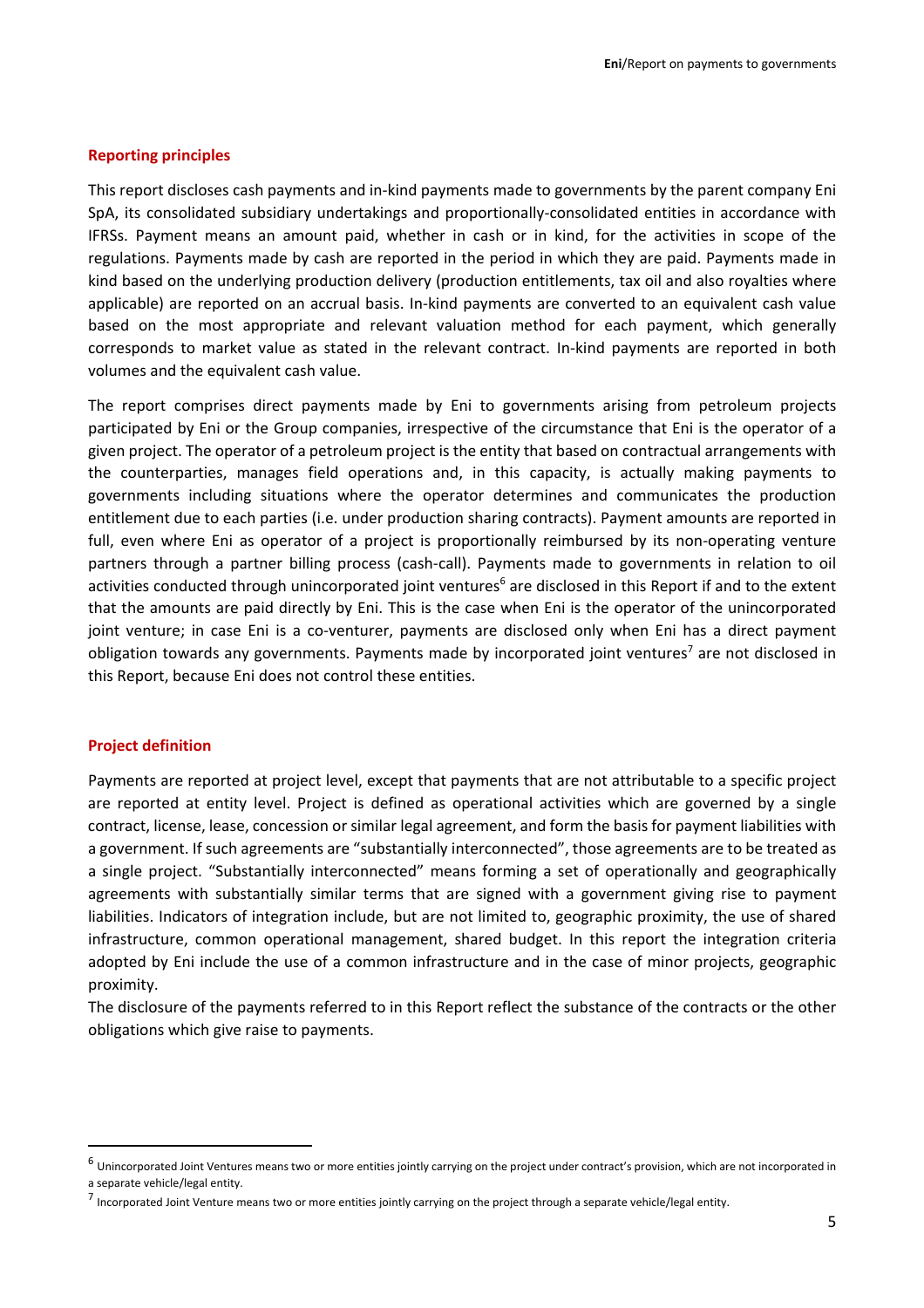### **Payments**

Payments are reported according to the following break‐down: i) the full amount paid to each governmental authority; ii) the full amount paid to each government by payment type; iii) the total amount per type of payment made for each project and the total amount of payments for each project.

The information is reported under the following payment types:

### • **Production entitlements**

Under Production Sharing Agreements (PSAs) and similar contractual schemes (e.g., service contracts), these are the host government's share of production in the reporting period derived from projects operated by Eni. This includes the government's share as a sovereign entity or through its participation as an equity or interest holder in projects within its sovereign jurisdiction (home country). Production entitlements arising from activities or interests outside of its home country are excluded. First party entitlements are the share of production after hydrocarbons have been produced and allocated to cover costs and investments incurred by Eni for extractive activities. These entitlements are often paid in‐kind and are taken at source. Such production entitlements are reported on an accrual basis. The value of the in-kind payments is calculated based on the market price, determined on the basis of the contractual mechanisms provided in each PSA. When Eni isthe joint‐venture operator, host government entitlements are reported at 100%. Where the national oil company (NOC) is also an equity partner in the joint venture, their production entitlement is reported in addition to the government share of production. The NOC's entitlement as a partner will include both their share of production as investor's return as well as their entitlement for the reimbursement of their costs.

In certain projects, extractive operations that give rise to production entitlements for the government are managed by a separate company (incorporated joint venture) in the capacity as 'the operator' based on the arrangements between Eni and a government, while Eni retains the mineral right. The operator generally maintains the records that determine the sharing of production between the counterparties. In the process of determining and communicating the production entitlement due to each party, and making the arrangements for the parties to physically receive their entitlements, the operator is effectively making the payment to the government. The whole of the payments calculated on the basis of the government entitlement is not therefore included in this Report because the operator is not controlled by Eni.

## • **Taxes**

The Report includes taxes levied on income, profits and production coming from exploration and production of minerals, oil, natural gas and other natural resources. Taxes include in‐kind volumes due by Eni to local tax authorities within the PSA, which provides that the tax obligations in charge of the second party is settled by the NOC out of production entitlements. The monetary value of those payments are determined with the same method as per the production entitlements. Taxeslevied on consumption, personnel, sales, procurement (contractor's withholding taxes), environmental, property, customs and excise are not reportable under the Regulations.

## • **Royalties**

These are payments for the rights to extract oil and gas resources, typically a set percentage of revenue or production less any deductions that may be taken.

### • **Dividends**

These are dividends that are paid in lieu of production entitlements or royalties. For the year ended December 31, 2016, there were no reportable amounts under such type. Dividends paid by Eni to a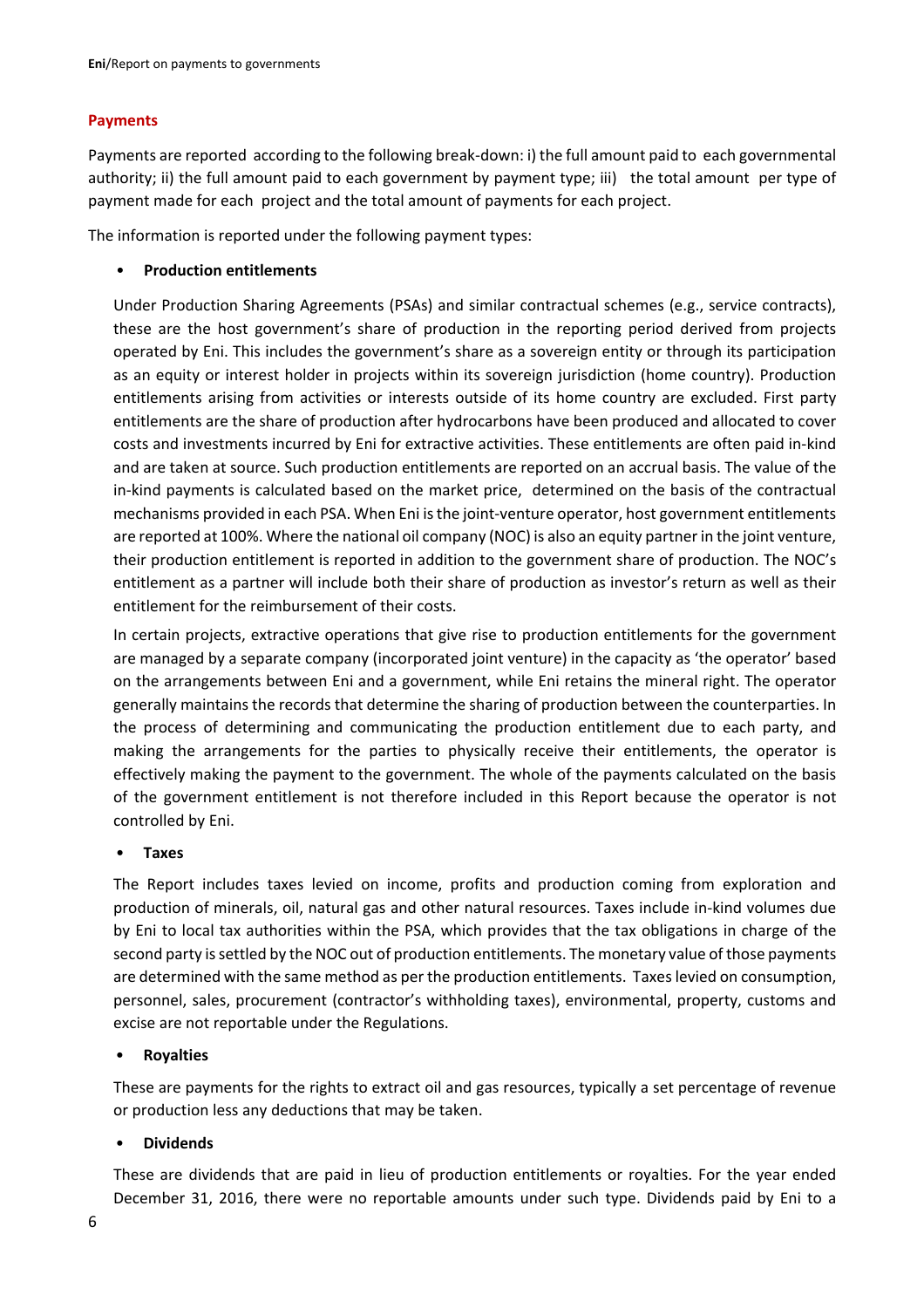government as an ordinary shareholder are excluded.

### • **Signature, discovery and production bonuses**

These are often one‐off payments to governments for bonuses, e.g. paid upon assignment of exploration permit, or when a commercial discovery is declared or an agreement/contract is signed, or production has commenced or reached a milestone. These payments are usually set by petroleum contracts that are awarded through international bids. Signature, discovery and production bonuses are included in the Report.

### • **Licence fees, rental fees, entry fees and other considerations for licences and/or concessions**

These are payments set by law or contracts for acquiring a licence for gaining access to an area where exploration, development and production activities are performed. Administrative government fees that are not specifically related to the extractive sector, or to access to extractive resources, are excluded. Also excluded are payments made in return for services provided by a government.

### • **Infrastructure improvements**

These are payments which relate to the construction or improvement of infrastructure (road, bridge or rail) not substantially dedicated for the use of extractive activities. Payments which are of a social investment in nature, for example building of a school or hospital, are excluded. For the year ended December 31, 2016, there were no reportable infrastructure payments to a government.

### **Materiality**

The regulation provide that payments below €100,000 made in the reporting period are not reported, whether made as a single payment or as a series of related payments. Such a disclosure threshold has been applied in this report up to cumulative payments below €100,000 aggregated by payment type at each government level.

### **Reporting currency**

Payments are reported in euros amount. All payments have been reported in thousands of euro. Payments made in currencies other than euros are translated at the average exchange rate of the reporting period.

### **Assurance of the Independent Registered Public Accounting Firm**

EY S.p.A. has issued a limited review on this Report in accordance with International Standard on Assurance Engagements (ISAE) 3000.

### **Information provided on a voluntary basis**

In order to achieve greater transparency, Eni is reporting on a voluntary basis and with the prior consent of host Countries' relevant authorities, the governments' production entitlements at certain service agreements operated by Eni considering that this type of contracts, which are out of the scope of the rule, are similar to production sharing agreements. The table that includes payments reported on a voluntary basis is published on page 29.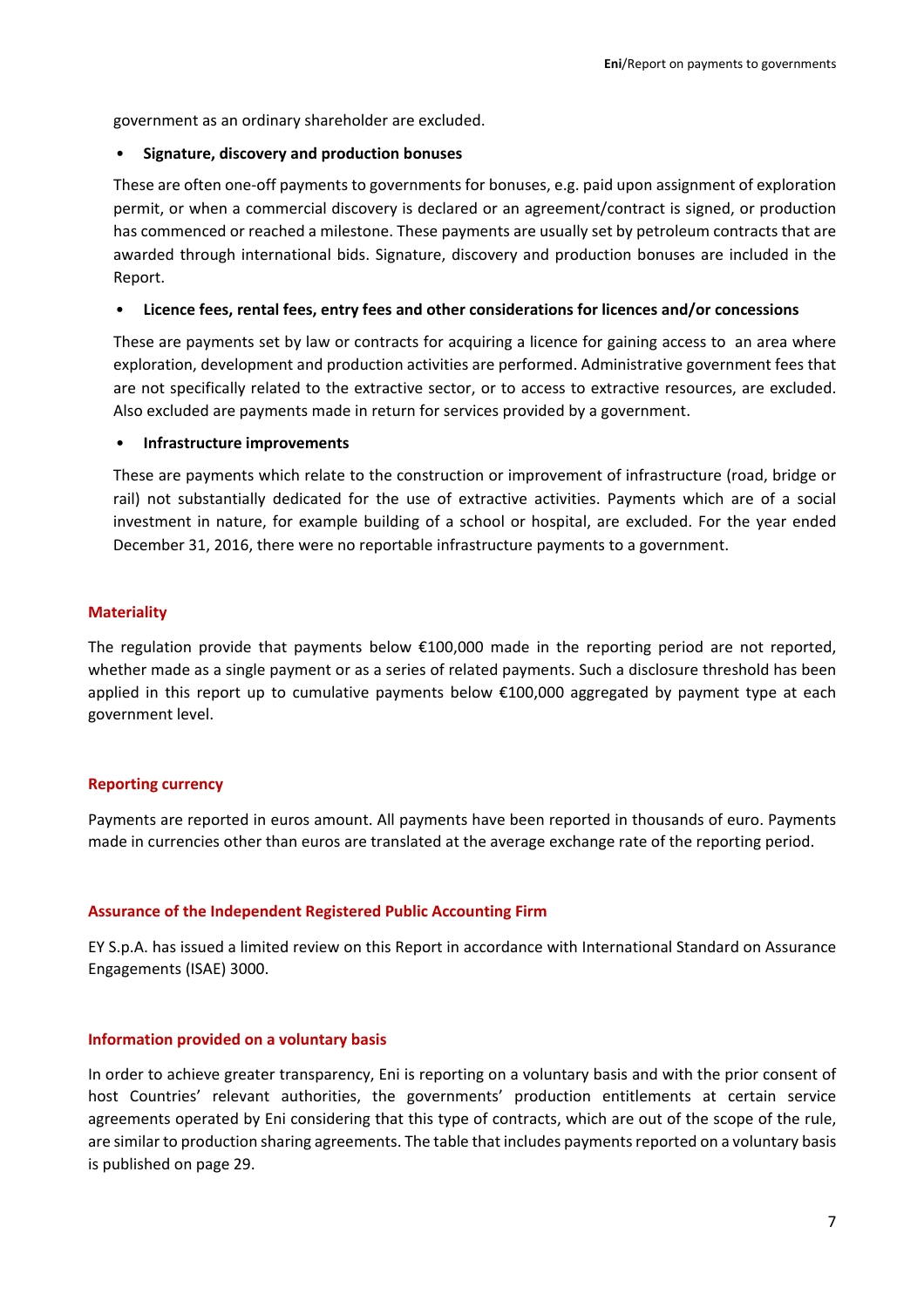# **Report on payments to governments 2016**

## **Payments overview 2016**

| Country                         | <b>Production</b><br><b>Entitlement</b> | <b>Taxes</b>             | <b>Royalties</b> | <b>Bonuses</b> | Infrastructure<br><b>Fees</b><br>Improvements |                          | <b>Total</b> |
|---------------------------------|-----------------------------------------|--------------------------|------------------|----------------|-----------------------------------------------|--------------------------|--------------|
| Europe                          |                                         |                          |                  |                |                                               |                          |              |
| Italy                           | ÷,                                      | ÷,                       | 191,005          | ä,             | 2,015                                         | $\overline{\phantom{a}}$ | 193,020      |
| Croatia                         |                                         | (3, 551)                 |                  |                |                                               |                          | (3, 551)     |
| Cyprus                          |                                         |                          |                  |                | 313                                           |                          | 313          |
| Denmark                         |                                         |                          |                  |                | 1,684                                         |                          | 1,684        |
| Ireland                         |                                         |                          |                  |                | 407                                           |                          | 407          |
| Norway                          | 366,605                                 | (17, 330)                |                  |                | 9,527                                         | ä,                       | 358,802      |
| Portugal                        |                                         |                          |                  |                | 380                                           |                          | 380          |
| United Kingdom                  | ä,                                      | 26,830                   |                  |                | 1,641                                         |                          | 28,471       |
| Africa                          |                                         |                          |                  |                |                                               |                          |              |
| Algeria                         | J.                                      | 201,718                  | 18,447           | 2,838          | $\bar{a}$                                     | ä,                       | 223,003      |
| Angola                          | 449,330                                 | 135,113                  | 72,050           |                |                                               |                          | 656,493      |
| Congo                           | 85,630                                  | 107,541                  | 121,343          | 22,756         |                                               |                          | 337,270      |
| Egypt                           |                                         | 135,589                  |                  | 12,423         |                                               |                          | 148,012      |
| Ghana                           | ÷.                                      | $\overline{\phantom{a}}$ | ÷,               | ÷,             | 716                                           |                          | 716          |
| Kenya                           | ٠                                       | $\overline{a}$           | ä,               |                | 162                                           | ÷.                       | 162          |
| Libya                           | J.                                      | 1,265,023                | 155,184          |                |                                               | ä,                       | 1,420,207    |
| Nigeria                         | 718,026                                 | 144,647                  | 105,483          |                | 20,263                                        |                          | 988,419      |
| Tunisia                         | 99,427                                  | 12,723                   | 8,717            |                |                                               | ÷.                       | 120,867      |
| <b>Americas</b>                 |                                         |                          |                  |                |                                               |                          |              |
| Ecuador                         | ÷.                                      | 9,796                    | ä,               | ä,             | ÷.                                            | ä,                       | 9,796        |
| Mexico                          |                                         |                          |                  |                | 115                                           |                          | 115          |
| <b>United States of America</b> | ä,                                      | (9,802)                  | 68,033           |                | 216                                           | ä,                       | 58,447       |
| Asia                            |                                         |                          |                  |                |                                               |                          |              |
| India                           | ÷.                                      | 250                      | $\sim$           | ÷,             | $\overline{a}$                                | $\sim$                   | 250          |
| Indonesia                       |                                         | 11,343                   |                  |                |                                               |                          | 11,343       |
| Iraq                            |                                         | 14,270                   |                  |                |                                               |                          | 14,270       |
| Kazakhstan                      |                                         | 144,491                  |                  |                |                                               |                          | 144,491      |
| Myanmar                         |                                         | ÷,                       |                  | 1,807          |                                               |                          | 1,807        |
| Pakistan                        | 70,166                                  | 11,861                   | 15,878           |                | 113                                           |                          | 98,018       |
| Russia                          |                                         | 1,729                    |                  |                | $\overline{\phantom{a}}$                      |                          | 1,729        |
| <b>Timor Leste</b>              | 23,243                                  | 7,305                    |                  |                | 650                                           |                          | 31,198       |
| Turkmenistan                    | 66,093                                  | 1,399                    | 4,536            |                | ÷,                                            | ٠                        | 72,028       |
| <b>Australia and Oceania</b>    |                                         |                          |                  |                |                                               |                          |              |
| Australia                       | ÷,                                      | 637                      | ä,               | ÷.             | 254                                           | ä,                       | 891          |
| <b>Totale</b>                   | 1,878,520                               | 2,201,582                | 760,676          | 39,824         | 38,456                                        | $\omega$                 | 4,919,058    |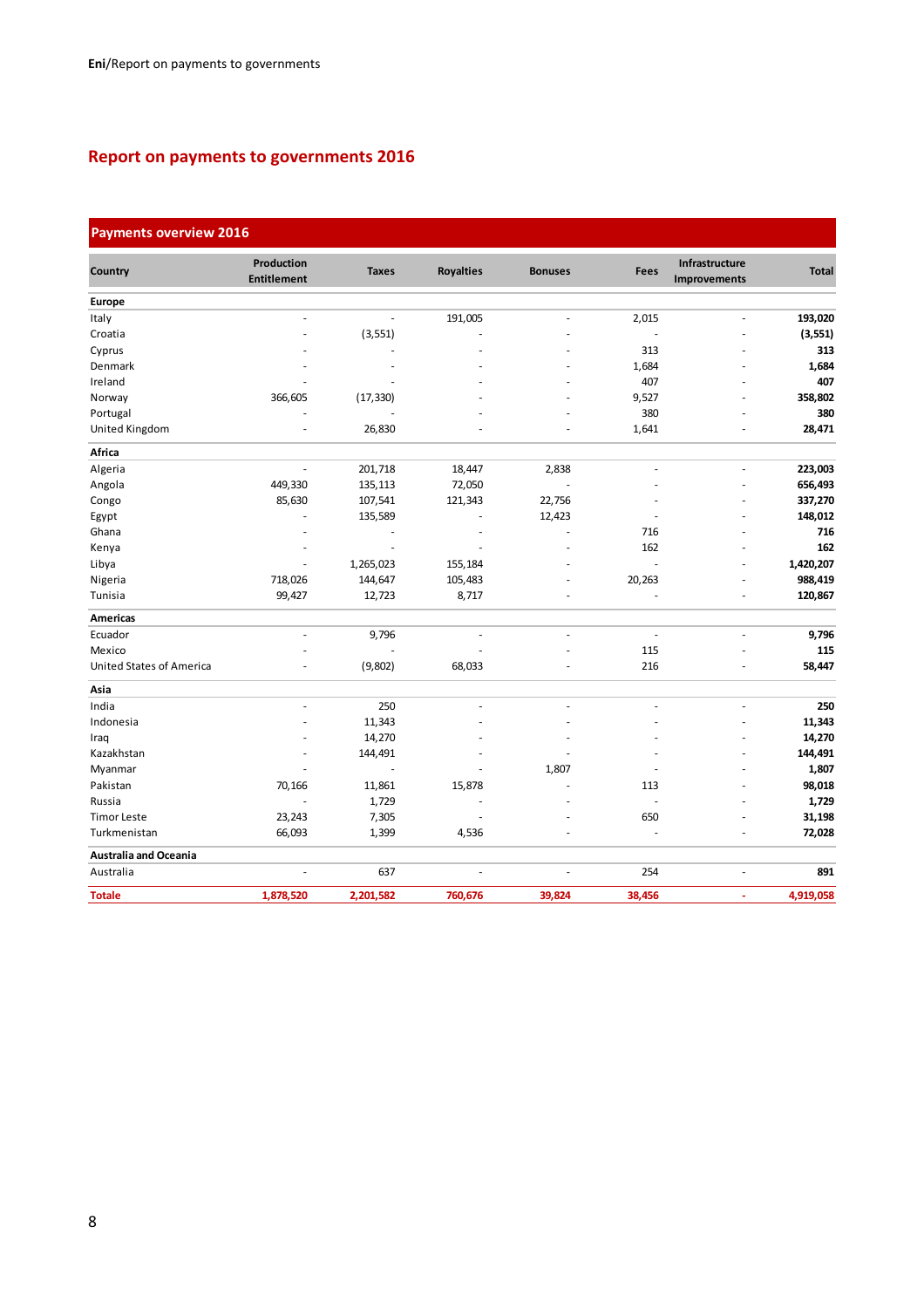# **EUROPE**

### **Italy**

#### **Payments per project**

| (in EUR thousand)      | Production<br>Entitlement | <b>Taxes</b> | Royalties | <b>Bonuses</b>           | Fees  | Infrastructure<br>Improvements | <b>Total</b> |
|------------------------|---------------------------|--------------|-----------|--------------------------|-------|--------------------------------|--------------|
| Val D'Agri             | $\overline{\phantom{a}}$  | ٠            | 89,783    | $\overline{\phantom{a}}$ | 27    | $\overline{\phantom{a}}$       | 89,810       |
| Offshore Mar Adriatico | -                         | ۰            | 52,928    |                          | 1,471 | $\overline{\phantom{a}}$       | 54,399       |
| Sicily region          | -                         | ۰            | 32,596    |                          | 66    | $\overline{\phantom{a}}$       | 32,662       |
| Offshore Mar Ionio     | $\overline{\phantom{a}}$  | ۰            | 10,491    | $\overline{\phantom{a}}$ | 127   | $\overline{\phantom{a}}$       | 10,618       |
| Italia onshore         | ٠                         | ٠            | 5,207     | $\overline{\phantom{a}}$ | 324   | $\sim$                         | 5,531        |
| <b>Total</b>           | ۰                         | ٠            | 191,005   |                          | 2,015 | ٠                              | 193,020      |

| (in EUR thousand)             | Production<br><b>Entitlement</b> | <b>Taxes</b>         | <b>Royalties</b>         | <b>Bonuses</b>           | Fees  | Infrastructure<br>Improvements | Total  |
|-------------------------------|----------------------------------|----------------------|--------------------------|--------------------------|-------|--------------------------------|--------|
| Italian State                 | L.                               |                      | 84,228                   |                          |       | ÷,                             | 84,228 |
| Basilicata region             |                                  | $\overline{a}$       | 53,421                   | $\overline{a}$           |       | $\sim$                         | 53,421 |
| Sicily region                 | ä,                               | ÷,                   | 10,852                   | $\ddot{\phantom{1}}$     | 58    | $\overline{\phantom{a}}$       | 10,910 |
| Municipality of Ragusa        |                                  |                      | 7,588                    |                          |       | L.                             | 7,588  |
| Municipality of Gela          |                                  |                      | 7,183                    |                          |       | ÷,                             | 7,183  |
| Municipality of Viggiano      |                                  |                      | 5,980                    |                          |       | $\ddot{\phantom{1}}$           | 5,980  |
| Calabria region               |                                  |                      | 4,404                    |                          |       | ÷,                             | 4,404  |
| Emilia Romagna region         |                                  |                      | 4,347                    |                          |       | ÷,                             | 4,347  |
| Municipality of Bronte        |                                  |                      | 2,521                    |                          |       | $\overline{\phantom{a}}$       | 2,521  |
| Municipality of Troina        |                                  |                      | 2,397                    |                          |       | $\overline{\phantom{a}}$       | 2,397  |
| Puglia region                 |                                  |                      | 1,622                    |                          |       | ÷,                             | 1,622  |
| Municipality of Calvello      |                                  |                      | 1,508                    |                          |       | ÷,                             | 1,508  |
| Municipality of Gagliano      |                                  |                      | 1,308                    |                          |       | $\sim$                         | 1,308  |
| State property administration |                                  |                      |                          | ÷,                       | 1,028 | ÷,                             | 1,028  |
| Municipality of Grumento Nova |                                  |                      | 862                      | ÷,                       |       | L,                             | 862    |
| Municipality of Marsico Nuovo |                                  |                      | 646                      | $\overline{\phantom{a}}$ | ä,    | $\overline{\phantom{a}}$       | 646    |
| Molise region                 |                                  |                      | 577                      |                          | ÷,    | ÷,                             | 577    |
| Port authority of Ravenna     |                                  |                      | $\overline{\phantom{a}}$ | $\overline{\phantom{a}}$ | 525   | ÷,                             | 525    |
| Municipality of Marsicovetere |                                  |                      | 215                      | $\ddot{\phantom{1}}$     | 27    | ÷,                             | 242    |
| Municipality of Montemurro    |                                  |                      | 215                      |                          |       |                                | 215    |
| Piemonte region               |                                  | $\ddot{\phantom{1}}$ | 211                      |                          |       |                                | 211    |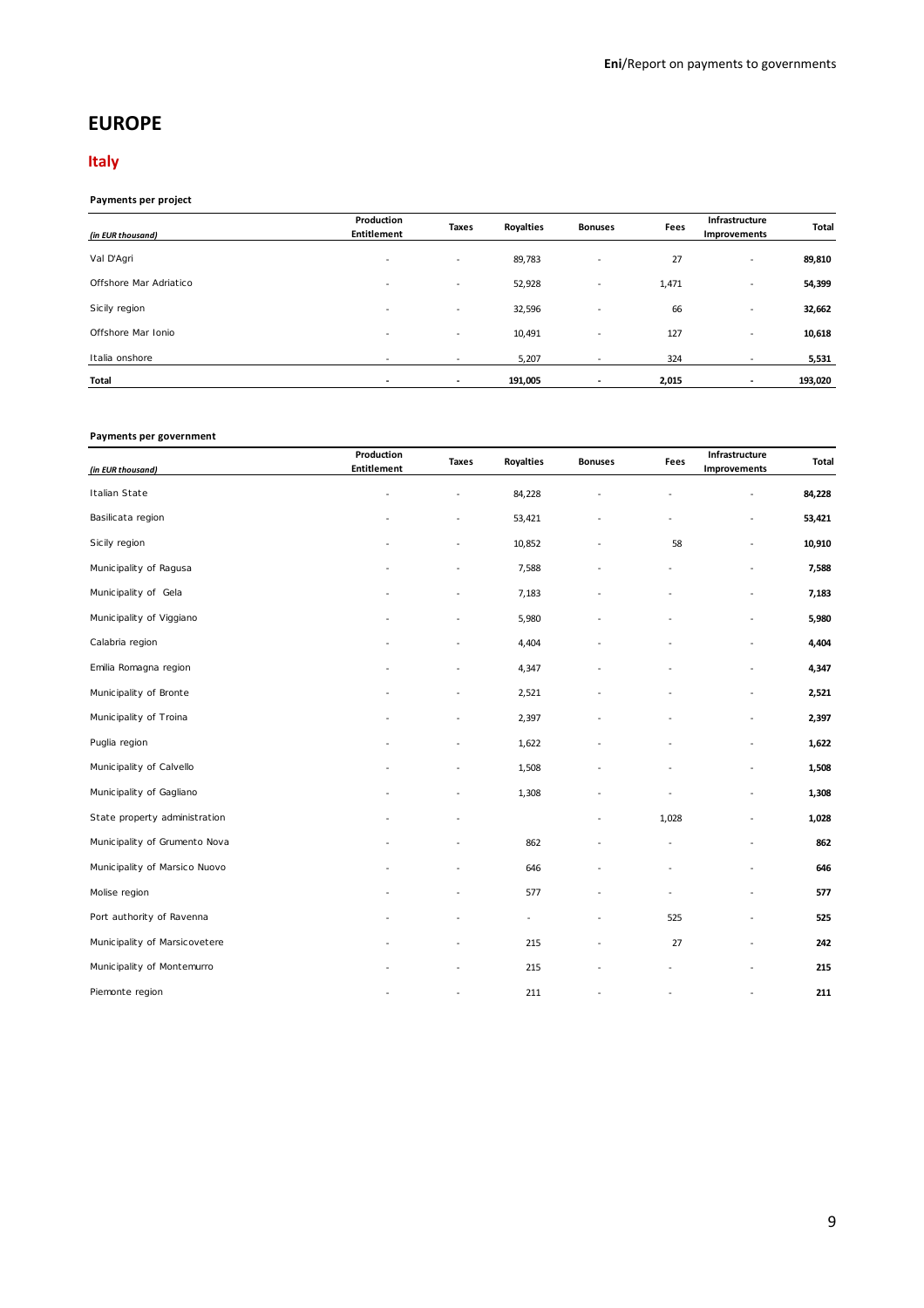### **Eni**/Report on payments to governments

| (in EUR thousand)                                                   | Production<br><b>Entitlement</b> | Taxes          | <b>Royalties</b> | <b>Bonuses</b> | Fees           | Infrastructure<br>Improvements | <b>Total</b> |
|---------------------------------------------------------------------|----------------------------------|----------------|------------------|----------------|----------------|--------------------------------|--------------|
| Municipality of Ravenna                                             |                                  |                | 187              |                |                |                                | 187          |
| Municipality of Deliceto                                            |                                  |                | 98               |                |                |                                | 98           |
| Municipality of Mazara del Vallo                                    |                                  |                | 97               |                |                |                                | 97           |
| Port authority of Pescara                                           |                                  |                |                  |                | 90             |                                | 90           |
| Port authority of Pesaro                                            |                                  |                |                  |                | 86             |                                | 86           |
| Municipality of Rotello                                             |                                  |                | 79               |                |                |                                | 79           |
| Municipality of Biccari                                             |                                  |                | 72               |                |                |                                | 72           |
| Local port authority of Ravenna                                     |                                  |                |                  |                | 55             |                                | 55           |
| Municipality of Mazzarino                                           |                                  |                | 50               |                |                |                                | 50           |
| Municipality of Butera                                              |                                  |                | 50               |                |                |                                | 50           |
| Abruzzo region                                                      |                                  |                | 43               |                |                |                                | 43           |
| Port authority of Ancona                                            |                                  |                |                  |                | 42             |                                | 42           |
| Port authority of Ortona                                            |                                  |                |                  |                | 41             |                                | 41           |
| Municipality of Volturino                                           |                                  |                | 35               |                |                |                                | 35           |
| Municipality of Nissoria                                            |                                  |                | 35               |                |                |                                | 35           |
| Municipality of Ragalbuto                                           |                                  |                | 34               |                |                |                                | 34           |
| Port authority of San Benedetto del Tronto                          |                                  |                |                  |                | 33             |                                | 33           |
| Municipality of Ascoli Satriano                                     |                                  |                | 33               |                |                |                                | 33           |
| Municipality of Candela                                             |                                  |                | 29               |                |                |                                | 29           |
| Municipality of Romentino                                           |                                  |                | 26               |                |                |                                | 26           |
| Municipality of Trecate                                             |                                  |                | 25               |                |                |                                | 25           |
| Municipality of Alberona                                            |                                  |                | 16               |                |                |                                | 16           |
| Reclamation consortium of Romagna                                   |                                  |                |                  |                | 14             |                                | 14           |
| Municipality of Galliate                                            |                                  |                | 7                |                |                |                                | 7            |
| Port authority of Rimini                                            |                                  |                |                  |                | 4              |                                | 4            |
| Municipality of S.Agata di Puglia                                   |                                  |                | 4                |                |                |                                | 4            |
| Reclamation consortium of Muzza Bassa Lodigiana                     |                                  |                |                  |                | $\overline{2}$ |                                | $\mathbf{z}$ |
| Port authority of Chioggia                                          |                                  |                |                  |                | $\overline{2}$ |                                | 2            |
| Ancona district                                                     |                                  |                |                  |                | $\overline{2}$ |                                | $\mathbf{z}$ |
| Ascoli Piceno district                                              |                                  |                |                  |                | $\overline{2}$ |                                | $\mathbf{z}$ |
| Reclamation consortium of Dugali Naviglio Adda Serio                |                                  |                |                  |                | $\mathbf 1$    |                                | 1            |
| Consortium for the industrial development of the<br>Matera district |                                  |                |                  |                | $\mathbf{1}$   |                                | 1            |
| Forest ranger of Punta Marina                                       |                                  |                |                  |                | $\mathbf{1}$   |                                | 1            |
| Total                                                               | $\sim$                           | $\blacksquare$ | 191,005          | $\blacksquare$ | 2,015          | $\sim$                         | 193,020      |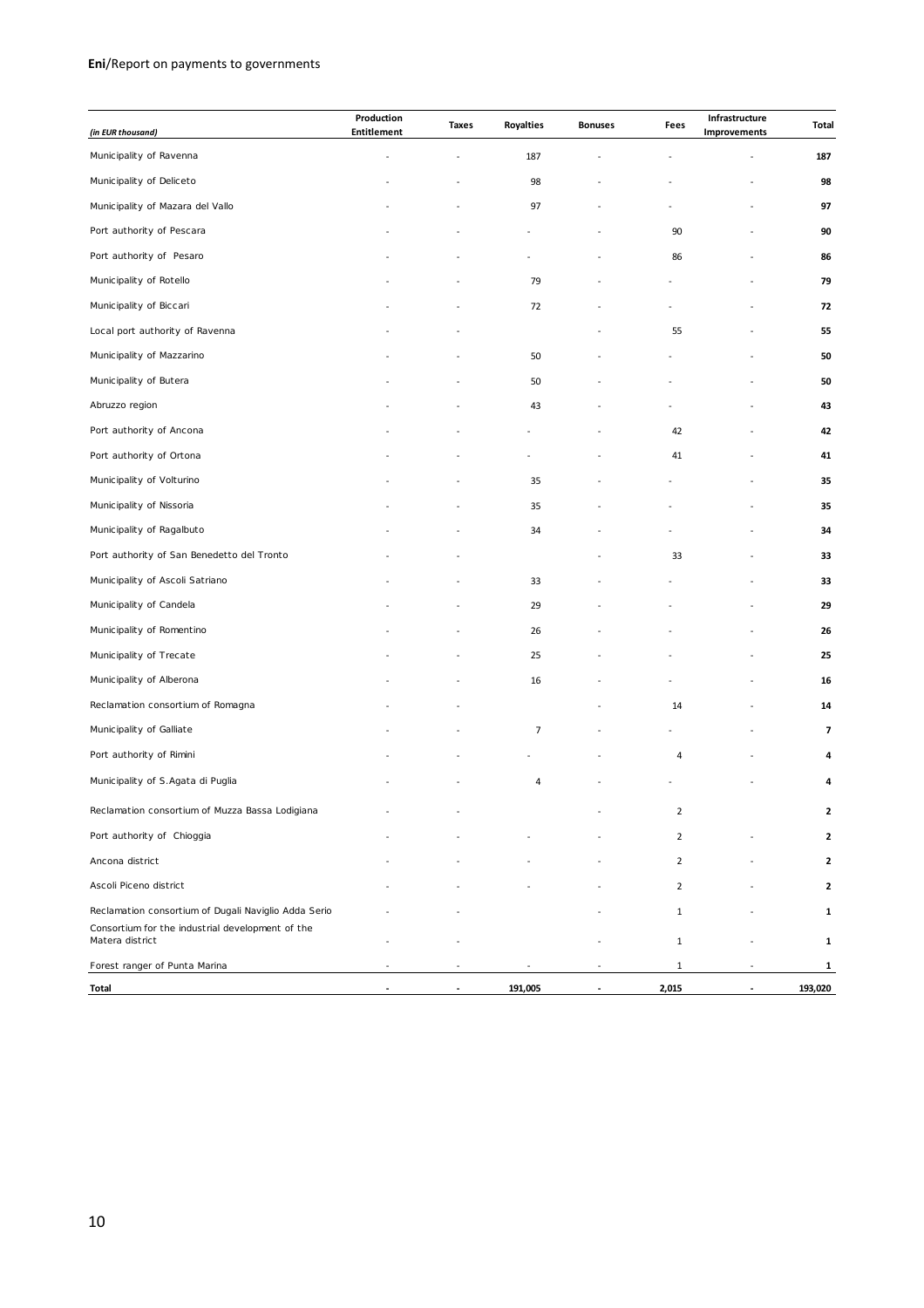### **Croatia**

**Payments per project**

| (in EUR thousand)                     | Production<br><b>Entitlement</b> | <b>Taxes</b> | <b>Royalties</b>             | <b>Bonuses</b>           | Fees                     | Infrastructure<br>Improvements | <b>Total</b> |
|---------------------------------------|----------------------------------|--------------|------------------------------|--------------------------|--------------------------|--------------------------------|--------------|
| Payments not attributable to projects | $\sim$                           | (3, 551)     | $\overline{\phantom{a}}$     | $\sim$                   | $\overline{\phantom{a}}$ | $\overline{\phantom{a}}$       | (3, 551)     |
| <b>Total</b>                          | $\overline{\phantom{a}}$         | (3,551)      | $\overline{\phantom{a}}$     | $\overline{\phantom{a}}$ | $\overline{\phantom{a}}$ | $\sim$                         | (3, 551)     |
| Payments per government               |                                  |              |                              |                          |                          |                                |              |
| (in EUR thousand)                     | Production<br><b>Entitlement</b> | <b>Taxes</b> | <b>Royalties</b>             | <b>Bonuses</b>           | Fees                     | Infrastructure<br>Improvements | <b>Total</b> |
| City of Zagreb                        | ۰.                               | (3, 551)     | $\overline{\phantom{a}}$     | $\sim$                   | $\overline{\phantom{a}}$ | ۰.                             | (3, 551)     |
| <b>Total</b>                          | $\overline{\phantom{0}}$         | (3, 551)     | $\qquad \qquad \blacksquare$ | $\overline{\phantom{a}}$ | $\,$                     |                                | (3, 551)     |

### **Cyprus**

### **Payments per project**

| (in EUR thousand)           | Production<br><b>Entitlement</b> | <b>Taxes</b>             | <b>Royalties</b>         | <b>Bonuses</b> | Fees | Infrastructure<br><b>Improvements</b> | <b>Total</b> |
|-----------------------------|----------------------------------|--------------------------|--------------------------|----------------|------|---------------------------------------|--------------|
| Cyprus exploration projects | -                                | $\sim$                   | $\overline{\phantom{a}}$ | ۰              | 313  |                                       | 313          |
| <b>Total</b>                |                                  | $\overline{\phantom{0}}$ | -                        | -              | 313  |                                       | 313          |

### **Payments per government**

|                      | Production         | <b>Taxes</b>             | <b>Royalties</b> | <b>Bonuses</b>           | Fees | Infrastructure      | <b>Total</b> |
|----------------------|--------------------|--------------------------|------------------|--------------------------|------|---------------------|--------------|
| (in EUR thousand)    | <b>Entitlement</b> |                          |                  |                          |      | <b>Improvements</b> |              |
|                      |                    |                          |                  |                          |      |                     |              |
| Government of Cyprus |                    | $\overline{\phantom{a}}$ | $\overline{a}$   | $\sim$                   | 313  |                     | 313          |
| <b>Total</b>         |                    | $\overline{\phantom{0}}$ |                  | $\overline{\phantom{a}}$ | 313  |                     | 313          |

### **Denmark**

#### **Payments per project**

| (in EUR thousand)            | Production<br><b>Entitlement</b> | <b>Taxes</b> | <b>Rovalties</b>         | <b>Bonuses</b> | Fees  | Infrastructure<br><b>Improvements</b> | <b>Total</b> |
|------------------------------|----------------------------------|--------------|--------------------------|----------------|-------|---------------------------------------|--------------|
| Denmark exploration projects | $\sim$                           |              | $\overline{\phantom{a}}$ |                | 1,684 |                                       | 1,684        |
| <b>Total</b>                 |                                  |              | $\overline{\phantom{a}}$ |                | 1,684 |                                       | 1,684        |

| (in EUR thousand)             | Production<br><b>Entitlement</b> | <b>Taxes</b> | <b>Rovalties</b>         | <b>Bonuses</b> | Fees  | Infrastructure<br><b>Improvements</b> | Total |
|-------------------------------|----------------------------------|--------------|--------------------------|----------------|-------|---------------------------------------|-------|
| Ministry of Mineral Resources |                                  |              |                          |                | 1.684 |                                       | 1,684 |
| <b>Total</b>                  | $\overline{\phantom{0}}$         | . .          | $\overline{\phantom{a}}$ |                | 1,684 |                                       | 1.684 |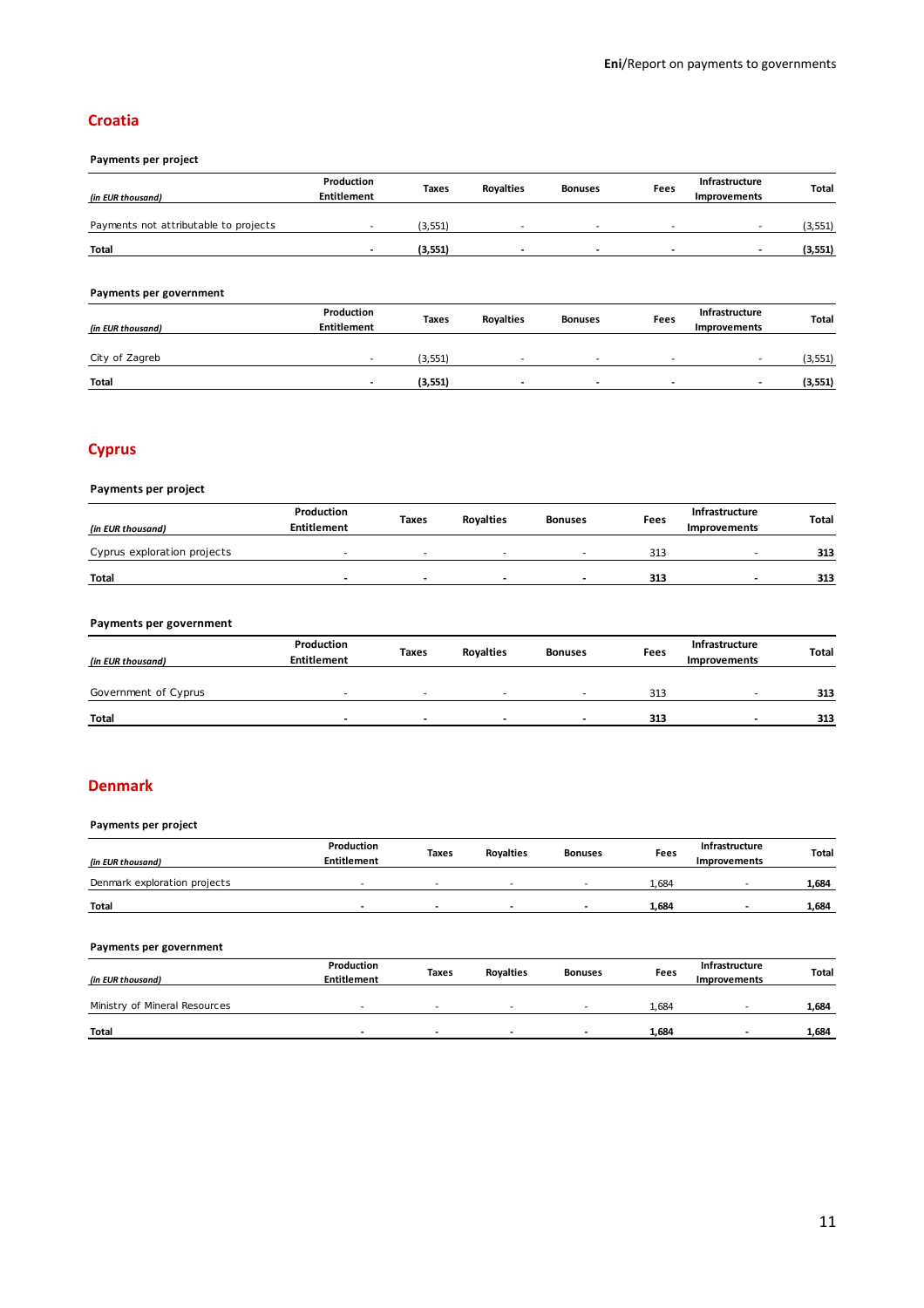### **Ireland**

### **Payments per project**

| (in EUR thousand)            | Production<br><b>Entitlement</b> | <b>Taxes</b>             | <b>Rovalties</b> | <b>Bonuses</b> | Fees | Infrastructure<br><b>Improvements</b> | <b>Total</b> |
|------------------------------|----------------------------------|--------------------------|------------------|----------------|------|---------------------------------------|--------------|
| Ireland exploration projects |                                  | $\sim$                   |                  |                | 407  |                                       | 407          |
| Total                        |                                  | $\overline{\phantom{0}}$ | -                |                | 407  |                                       | 407          |

#### **Payments per government**

| (in EUR thousand)                                             | Production<br><b>Entitlement</b> | <b>Taxes</b>             | <b>Royalties</b>         | <b>Bonuses</b>           | Fees | Infrastructure<br><b>Improvements</b> | Total |
|---------------------------------------------------------------|----------------------------------|--------------------------|--------------------------|--------------------------|------|---------------------------------------|-------|
| Department of Communications, Energy and<br>Natural Resources | . .                              | $\overline{\phantom{a}}$ | $\overline{\phantom{0}}$ |                          | 407  |                                       | 407   |
| Total                                                         | $\overline{\phantom{0}}$         | $\overline{\phantom{0}}$ | $\overline{\phantom{0}}$ | $\overline{\phantom{0}}$ | 407  |                                       | 407   |

### **Norway**

#### **Payments per project**

| (in EUR thousand)                     | Production<br>Entitlement | <b>Taxes</b>             | <b>Royalties</b>         | <b>Bonuses</b>           | Fees   | Infrastructure<br>Improvements | <b>Total</b> |
|---------------------------------------|---------------------------|--------------------------|--------------------------|--------------------------|--------|--------------------------------|--------------|
| Barents Sea - Goliat                  | 254.450 <sup>[A]</sup>    |                          | $\overline{\phantom{a}}$ | $\sim$                   | 2.345  | $\overline{\phantom{a}}$       | 256.795      |
| Norvegian Sea - Marulk                | 112.155 <sup>[B]</sup>    | $\overline{\phantom{a}}$ | $\overline{\phantom{a}}$ | $\overline{\phantom{a}}$ | 531    | $\overline{\phantom{a}}$       | 112.686      |
| Barents Sea - other projects          | $\sim$                    | -                        | $\overline{\phantom{a}}$ | $\sim$                   | 4.247  | $\overline{\phantom{a}}$       | 4.247        |
| North Sea - other projects            | $\sim$                    | $\overline{\phantom{a}}$ | $\overline{\phantom{a}}$ | $\overline{\phantom{a}}$ | 2.404  | $\overline{\phantom{a}}$       | 2.404        |
| Payments not attributable to projects |                           | (17.330)                 | $\overline{\phantom{a}}$ | $\overline{\phantom{a}}$ | $\sim$ |                                | (17.330)     |
| Total                                 | 366.605                   | (17.330)                 |                          |                          | 9.527  |                                | 358.802      |

#### **Payments per government**

| (in EUR thousand)                   | Production<br><b>Entitlement</b> | <b>Taxes</b>             | Royalties                | <b>Bonuses</b>           | <b>Fees</b>              | Infrastructure<br>Improvements | <b>Total</b> |
|-------------------------------------|----------------------------------|--------------------------|--------------------------|--------------------------|--------------------------|--------------------------------|--------------|
| Statoil                             | $366.605$ <sup>[C]</sup>         |                          | $\overline{\phantom{a}}$ | $\overline{\phantom{a}}$ | $\sim$                   | $\overline{\phantom{a}}$       | 366.605      |
| The Norwegian Petroleum Directorate | ٠.                               | $\overline{\phantom{a}}$ | $\overline{\phantom{a}}$ | $\overline{\phantom{a}}$ | 9.527                    | $\overline{\phantom{a}}$       | 9.527        |
| Municipal tax - office in Sandnes   | $\overline{\phantom{0}}$         | 8.457                    | $\overline{\phantom{a}}$ | $\overline{\phantom{a}}$ | $\overline{\phantom{a}}$ | $\overline{\phantom{a}}$       | 8.457        |
| Municipal tax - office in Stavanger | ٠.                               | 1.050                    | $\overline{\phantom{a}}$ | $\overline{\phantom{a}}$ | $\overline{\phantom{a}}$ | $\overline{\phantom{a}}$       | 1.050        |
| The Norwegian Tax Administration    |                                  | (26.837)                 |                          | $\blacksquare$           | $\overline{\phantom{a}}$ |                                | (26.837)     |
| Total                               | 366.605                          | (17.330)                 |                          |                          | 9.527                    |                                | 358.802      |

[A] includes 6,577 KBOE paid in kind

[B] includes 4,439 KBOE paid in kind

[C] includes 11,016 KBOE paid in kind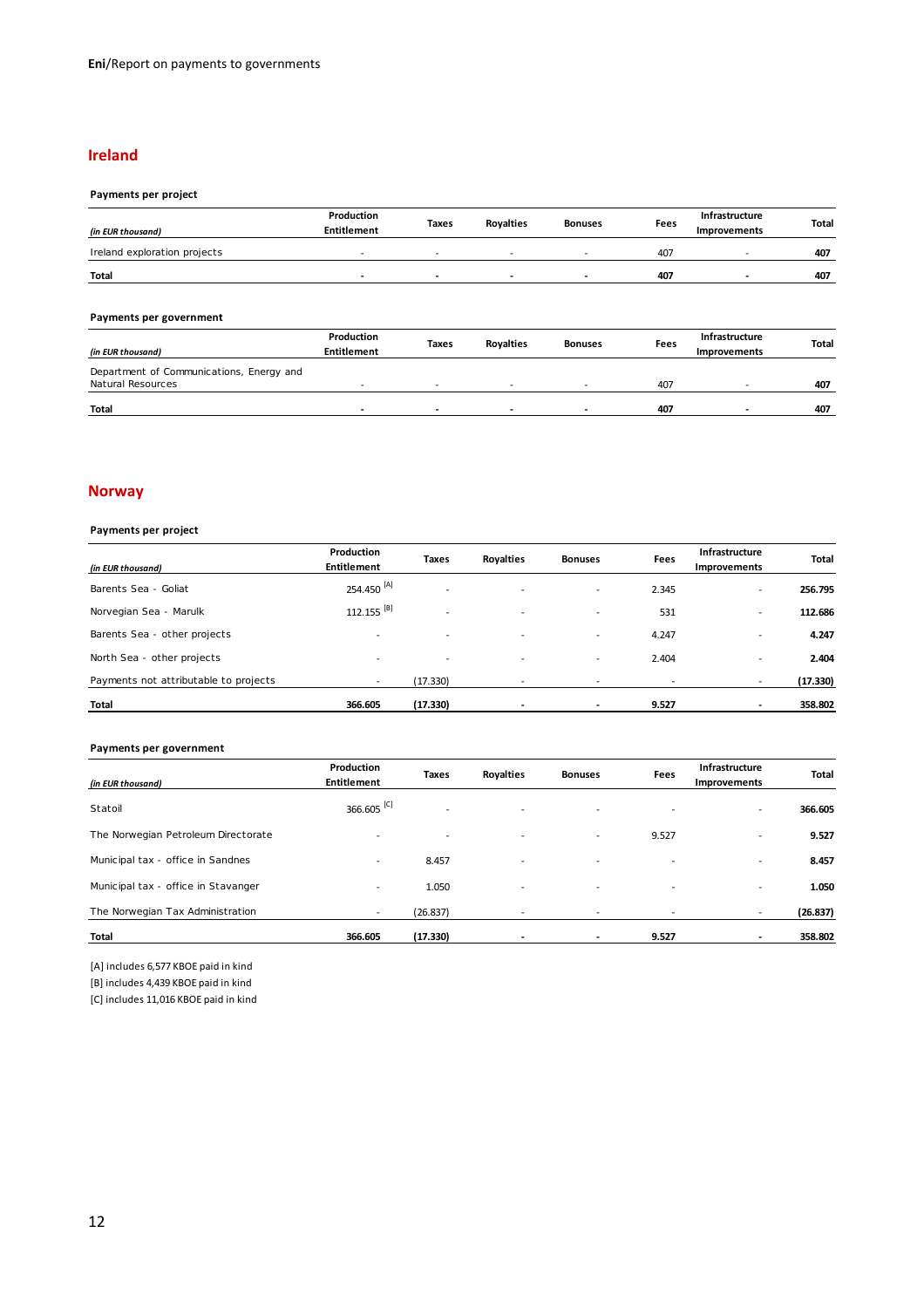### **Portugal**

#### **Payments per project**

| (in EUR thousand)                                   | Production<br>Entitlement | <b>Taxes</b> | Royalties                | <b>Bonuses</b>           | Fees | Infrastructure<br>Improvements | <b>Total</b> |
|-----------------------------------------------------|---------------------------|--------------|--------------------------|--------------------------|------|--------------------------------|--------------|
| Portugal exploration projects                       |                           | ۰            | $\overline{\phantom{a}}$ | $\overline{\phantom{a}}$ | 380  | $\overline{\phantom{a}}$       | 380          |
| Total                                               |                           | ٠            | $\overline{\phantom{a}}$ | $\overline{\phantom{a}}$ | 380  | $\sim$                         | 380          |
|                                                     |                           |              |                          |                          |      |                                |              |
| Payments per government                             |                           |              |                          |                          |      |                                |              |
|                                                     | Production                | <b>Taxes</b> | <b>Royalties</b>         | <b>Bonuses</b>           | Fees | Infrastructure                 | <b>Total</b> |
| (in EUR thousand)                                   | <b>Entitlement</b>        |              |                          |                          |      | Improvements                   |              |
| Ministério do Ambiente, Ordenamento do Território e |                           |              |                          |                          |      |                                |              |
| Energia - Direcção Geral de Energia e Geologia      | -                         | ۰            | $\overline{\phantom{a}}$ | $\overline{\phantom{a}}$ | 380  | $\overline{\phantom{0}}$       | 380          |

**Total ‐ ‐ ‐ ‐ ‐ 380 380**

### **United Kingdom**

#### **Payments per project**

| (in EUR thousand)                     | Production<br><b>Entitlement</b> | <b>Taxes</b>             | <b>Rovalties</b>         | <b>Bonuses</b>           | Fees                     | Infrastructure<br><b>Improvements</b> | Total  |
|---------------------------------------|----------------------------------|--------------------------|--------------------------|--------------------------|--------------------------|---------------------------------------|--------|
| Payments not attributable to projects |                                  | 26,830                   | $\overline{\phantom{0}}$ | $\overline{\phantom{a}}$ | $\overline{\phantom{0}}$ |                                       | 26,830 |
| UK exploration projects               | $\overline{\phantom{a}}$         | $\overline{\phantom{0}}$ | $\overline{\phantom{a}}$ | -                        | 1,429                    | -                                     | 1,429  |
| Hewett                                |                                  |                          |                          |                          | 212                      |                                       | 212    |
| <b>Total</b>                          | $\overline{\phantom{0}}$         | 26,830                   | $\overline{\phantom{0}}$ | $\overline{\phantom{0}}$ | 1.641                    |                                       | 28,471 |

| (in EUR thousand)                       | Production<br><b>Entitlement</b> | <b>Taxes</b>             | <b>Rovalties</b> | <b>Bonuses</b>           | Fees  | Infrastructure<br><b>Improvements</b> | Total  |
|-----------------------------------------|----------------------------------|--------------------------|------------------|--------------------------|-------|---------------------------------------|--------|
| HM Revenue & Customs                    |                                  | 26,830                   |                  | $\overline{\phantom{a}}$ |       |                                       | 26,830 |
| Department of Energy and Climate change | -                                | $\overline{\phantom{a}}$ |                  | $\overline{\phantom{0}}$ | 1.641 | -                                     | 1,641  |
| <b>Total</b>                            |                                  | 26.830                   |                  | $\overline{\phantom{a}}$ | 1,641 | $\overline{\phantom{0}}$              | 28,471 |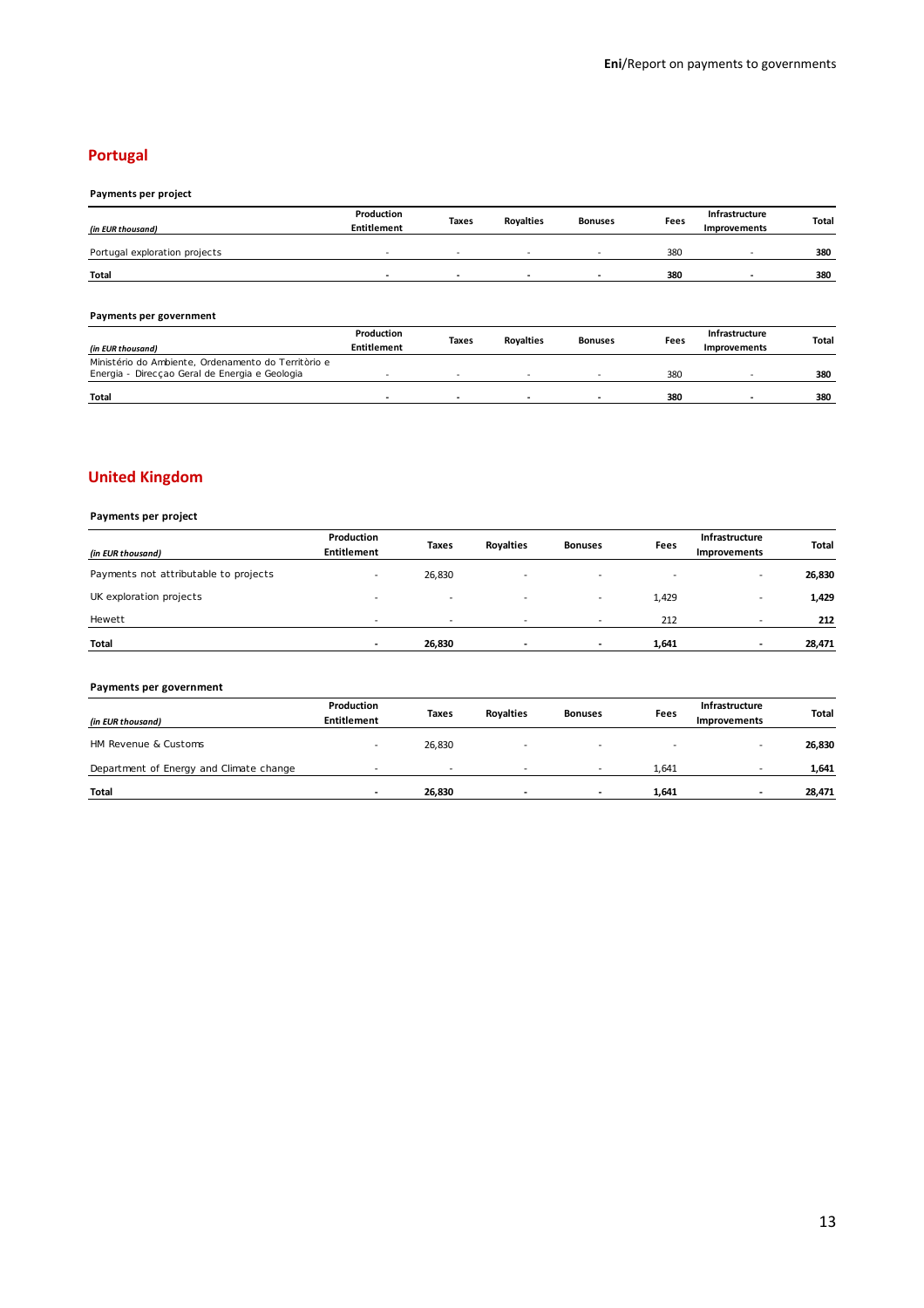## **AFRICA**

## **Algeria**

### **Payments per project**

| (in EUR thousand)               | Production<br><b>Entitlement</b> | <b>Taxes</b>           | <b>Royalties</b> | <b>Bonuses</b> | Fees                     | Infrastructure<br>Improvements | <b>Total</b> |
|---------------------------------|----------------------------------|------------------------|------------------|----------------|--------------------------|--------------------------------|--------------|
| Blocks 401a/402a, 403a and 403d | ۰                                | 158,371 <sup>[A]</sup> | ٠                | ۰              | ۰                        | ٠                              | 158,371      |
| Block 403                       |                                  | 39,030 <sup>[B]</sup>  | 12,952           | 2,838          |                          |                                | 54,820       |
| Rom North                       | ۰                                | 2,371                  | 5,495            | ۰              |                          | ۰                              | 7,866        |
| Block 405b                      | ۰.                               | $1,946$ <sup>[C]</sup> |                  | ۰              |                          |                                | 1,946        |
| <b>Total</b>                    | ٠                                | 201,718                | 18,447           | 2,838          | $\overline{\phantom{a}}$ | $\overline{\phantom{a}}$       | 223,003      |

#### **Payments per government**

| (in EUR thousand)                 | Production<br><b>Entitlement</b> | <b>Taxes</b>           | <b>Rovalties</b> | <b>Bonuses</b> | Fees | Infrastructure<br><b>Improvements</b> | <b>Total</b> |
|-----------------------------------|----------------------------------|------------------------|------------------|----------------|------|---------------------------------------|--------------|
| Sonatrach                         |                                  | 199,347 <sup>[D]</sup> | 18.447           | 2,838          |      |                                       | 220,632      |
| Direction Des Grandes Entreprises |                                  | 2.371                  |                  |                |      |                                       | 2,371        |
| <b>Total</b>                      | $\overline{\phantom{0}}$         | 201.718                | 18.447           | 2,838          |      |                                       | 223,003      |

[A] includes 3,703 KBOE paid in kind

[B] includes 955 KBOE paid in kind

[C] includes 62 KBOE paid in kind

[D] includes 4,720 KBOE paid in kind.

### **Angola**

#### **Payments per project**

| (in EUR thousand)  | Production<br><b>Entitlement</b> | <b>Taxes</b> | Royalties                | <b>Bonuses</b>           | <b>Fees</b> | Infrastructure<br>Improvements | <b>Total</b> |
|--------------------|----------------------------------|--------------|--------------------------|--------------------------|-------------|--------------------------------|--------------|
| <b>Block 15/06</b> | 449,330 <sup>[A]</sup>           | 40,884       | ۰                        | $\overline{\phantom{a}}$ | ۰           |                                | 490,214      |
| Block 0            | ۰                                | 2,357        | 72,050                   | ۰                        | ٠           | ۰.                             | 74,407       |
| Block 15           | ۰                                | 63,329       | $\sim$                   | ۰                        | ۰           | ٠                              | 63,329       |
| Block 14           | ۰                                | 23,136       | ٠                        | $\overline{\phantom{a}}$ | ٠           | ۰                              | 23,136       |
| Block 3            | ۰                                | 5,407        | $\overline{\phantom{a}}$ | $\overline{\phantom{a}}$ | ٠           | ۰                              | 5,407        |
| <b>Total</b>       | 449,330                          | 135,113      | 72,050                   | -                        | -           |                                | 656,493      |

#### **Payments per government**

| (in EUR thousand)       | Production<br><b>Entitlement</b> | <b>Taxes</b>             | <b>Royalties</b>         | <b>Bonuses</b>           | Fees                     | Infrastructure<br>Improvements | <b>Total</b> |
|-------------------------|----------------------------------|--------------------------|--------------------------|--------------------------|--------------------------|--------------------------------|--------------|
| Sonangol P&P            | 361,374 <sup>[B]</sup>           | $\overline{\phantom{a}}$ | ۰                        | $\overline{\phantom{a}}$ | ٠                        |                                | 361,374      |
| Ministério das Finanças |                                  | 133,329                  | 72,050                   |                          |                          |                                | 205,379      |
| Sonangol EP             | 87,956 <sup>[C]</sup>            |                          | ۰                        | $\overline{\phantom{a}}$ | ۰                        |                                | 87,956       |
| Ministry of Petroleum   |                                  | 1,784                    | $\overline{\phantom{a}}$ | $\overline{\phantom{a}}$ | $\overline{\phantom{a}}$ |                                | 1,784        |
| <b>Total</b>            | 449,330                          | 135,113                  | 72,050                   |                          |                          |                                | 656,493      |

[A] includes 12,087 KBOE paid in kind

[B] includes 9,709 KBOE paid in kind

[C] includes 2,378 KBOE paid in kind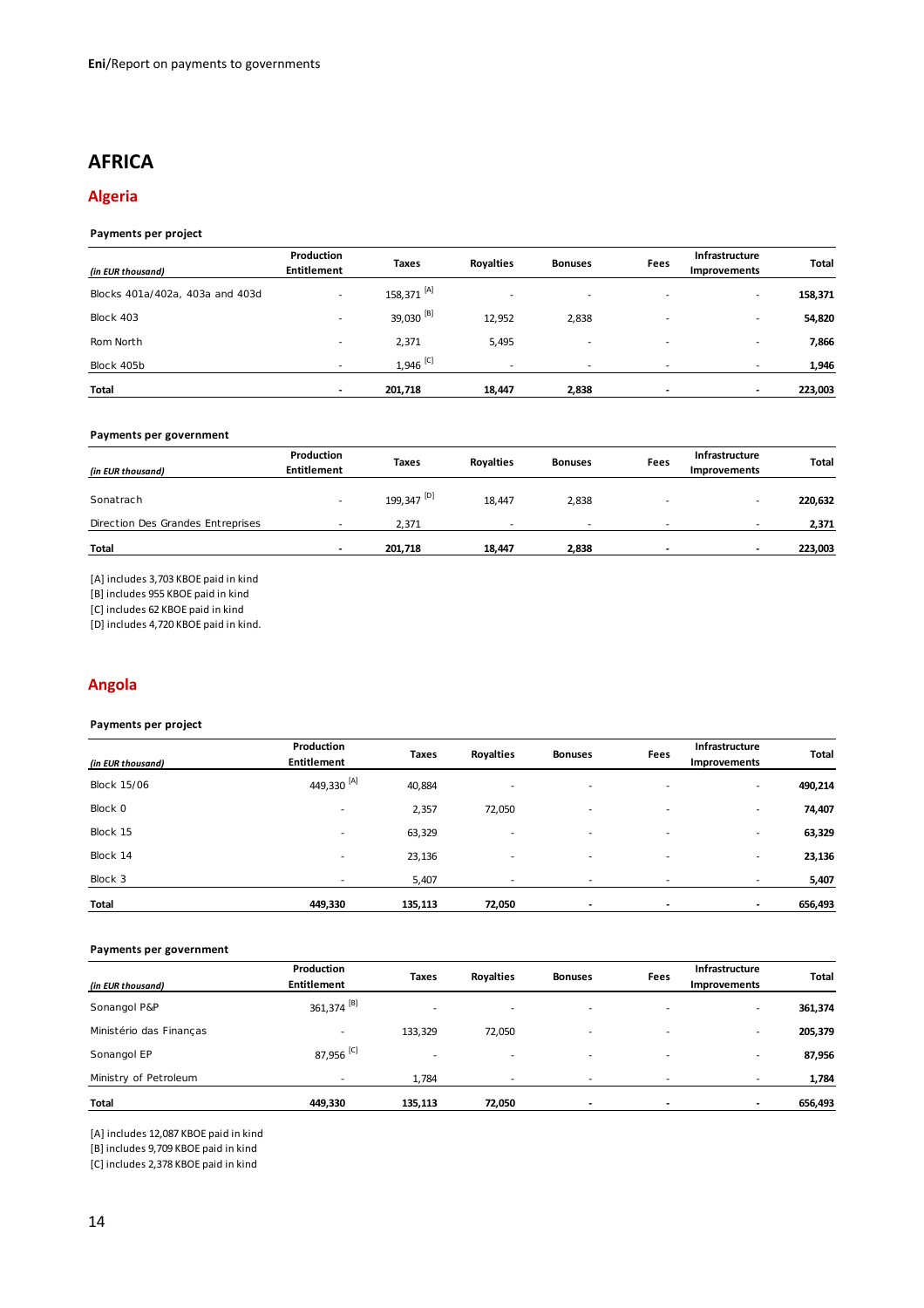### **Congo**

#### **Payments per project**

| (in EUR thousand) | Production<br><b>Entitlement</b> | <b>Taxes</b>           | <b>Royalties</b>        | <b>Bonuses</b>           | Fees                     | Infrastructure<br>Improvements | <b>Total</b> |
|-------------------|----------------------------------|------------------------|-------------------------|--------------------------|--------------------------|--------------------------------|--------------|
| Mboundi           | 7,256 <sup>[A]</sup>             | $31,650$ [J]           | 26,482 [T]              |                          |                          | $\sim$                         | 65,388       |
| Loango II         | 14,350 <sup>[B]</sup>            | 7,904 <sup>[K]</sup>   | $16,557$ <sup>[U]</sup> | 6,409                    |                          | $\sim$                         | 45,220       |
| Zatchi II         | $14,973$ <sup>[C]</sup>          | 6,538 $[L]$            | 13,516 $^{[V]}$         | 6,409                    |                          | $\sim$                         | 41,436       |
| Mwafi II          | $15,814$ <sup>[D]</sup>          | $11,179$ $^{[M]}$      | $8,161$ [W]             | 3,114                    |                          | $\sim$                         | 38,268       |
| Foukanda II       | 13,213 $[E]$                     | $9,191$ $^{[N]}$       | 6,815 $[X]$             | 2,490                    |                          | $\sim$                         | 31,709       |
| Marine XII        | $3,504$ <sup>[F]</sup>           | 7,404 <sup>[0]</sup>   | 18,237                  | $\overline{\phantom{a}}$ |                          | $\sim$                         | 29,145       |
| Ikalou II         | $q^{[G]}$                        | 12,323 $^{[P]}$        | $11,472$ <sup>[Z]</sup> |                          |                          | $\sim$                         | 23,804       |
| Marine X          | $\blacksquare$                   | $11,888$ $^{[Q]}$      | 9,199 <sup>[AA]</sup>   |                          | $\overline{\phantom{a}}$ | $\sim$                         | 21,087       |
| Kitina II         | $10,510$ <sup>[H]</sup>          | $2,308$ <sup>[R]</sup> | 4,731 $^{[AB]}$         | 3,085                    |                          | $\sim$                         | 20,634       |
| Other projects    | $6,001$ <sup>[1]</sup>           | 7,156 $^{[S]}$         | $6,173$ <sup>[AC]</sup> | 1,249                    | $\overline{\phantom{a}}$ | $\sim$                         | 20,579       |
| <b>Total</b>      | 85,630                           | 107,541                | 121,343                 | 22,756                   |                          |                                | 337,270      |

#### **Payments per government**

| (in EUR thousand)                       | Production<br><b>Entitlement</b> | <b>Taxes</b> | <b>Rovalties</b>        | <b>Bonuses</b> | Fees     | Infrastructure<br><b>Improvements</b> | <b>Total</b> |
|-----------------------------------------|----------------------------------|--------------|-------------------------|----------------|----------|---------------------------------------|--------------|
| Republique du Congo                     | 27.197 <sup>[AD]</sup>           | 107.541 [AF] | 121.343 <sup>[AG]</sup> | 22.756         | <b>.</b> |                                       | 278,837      |
| Société Nationale des Pétroles du Congo | 58,433 [AE]                      |              |                         |                | <b>.</b> |                                       | 58,433       |
| <b>Total</b>                            | 85.630<br>$\sim$                 | 107.541      | 121.343                 | 22.756         |          |                                       | 337,270      |

[A] includes 198 KBOE paid in kind [B] includes 392 KBOE paid in kind [C] includes 409 KBOE paid in kind [D] includes 432 KBOE paid in kind [E] includes 361 KBOE paid in kind [F] includes 96 KBOE paid in kind [G] includes 0.25 KBOE paid in kind [H] includes 287 KBOE paid in kind [I] includes 164 KBOE paid in kind [J] includes 796 KBOE paid in kind [K] includes 203 KBOE paid in kind [L] includes 165 KBOE paid in kind [M] includes 297 KBOE paid in kind [N] includes 244 KBOE paid in kind [O] includes 143 KBOE paid in kind [P] includes 316 KBOE paid in kind [Q] includes 325 KBOE paid in kind [R] includes 58 KBOE paid in kind [S] includes 126 KBOE paid in kind [T] includes 723 KBOE paid in kind [U] includes 452 KBOE paid in kind [V] includes 369 KBOE paid in kind [W] includes 223 KBOE paid in kind [X] includes 186 KBOE paid in kind [Y] includes 443 KBOE paid in kind [Z] includes 313 KBOE paid in kind [AA] includes 251 KBOE paid in kind [AB] includes 129 KBOE paid in kind [AC] includes 164 KBOE paid in kind [AD] includes 743 KBOE paid in kind [AE] includes 1,596 KBOE paid in kind [AF] includes 2,673 KBOE paid in kind [AG] includes 3,253 KBOE paid in kind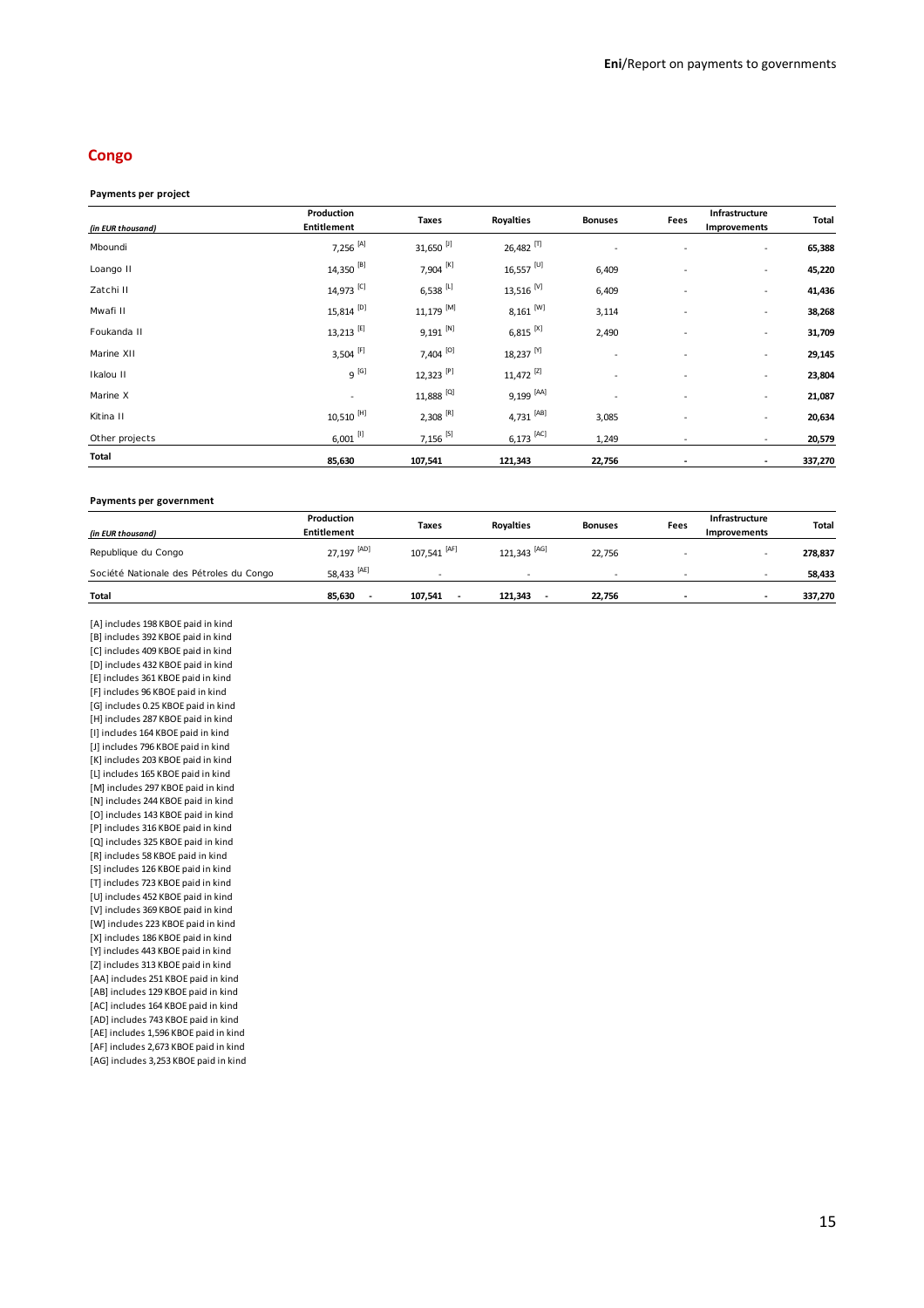### **Egypt**

#### **Payments per project**

|                                 | Production               | <b>Taxes</b>            | <b>Royalties</b>         | <b>Bonuses</b>           | Fees                     | Infrastructure           | Total   |
|---------------------------------|--------------------------|-------------------------|--------------------------|--------------------------|--------------------------|--------------------------|---------|
| (in USD thousand)               | <b>Entitlement</b>       |                         |                          |                          |                          | Improvements             |         |
| Nidoco                          | $\overline{\phantom{a}}$ | 72,318 <sup>[A]</sup>   | ۰                        | $\overline{\phantom{a}}$ | $\overline{\phantom{a}}$ | $\overline{\phantom{a}}$ | 72,318  |
| Meleiha                         | $\overline{\phantom{a}}$ | 28,868 <sup>[B]</sup>   | $\overline{\phantom{0}}$ |                          | $\overline{\phantom{a}}$ | $\overline{\phantom{a}}$ | 28,868  |
| Nile Delta - other projects     | $\overline{\phantom{a}}$ | 14,690 <sup>[C]</sup>   | $\overline{\phantom{a}}$ | 12,423                   | $\overline{\phantom{a}}$ | $\overline{\phantom{a}}$ | 27,113  |
| Baltim                          | $\overline{\phantom{a}}$ | $11,316$ <sup>[D]</sup> | $\overline{\phantom{a}}$ | $\overline{\phantom{a}}$ | $\overline{\phantom{a}}$ | $\overline{\phantom{a}}$ | 11,316  |
| Western Desert - other projects |                          | 5,862 <sup>[E]</sup>    | $\overline{\phantom{a}}$ | $\overline{\phantom{a}}$ | $\overline{\phantom{a}}$ | $\overline{\phantom{a}}$ | 5,862   |
| Gulf of Suez - other projects   |                          | $2,535$ <sup>[F]</sup>  | $\overline{\phantom{0}}$ | $\overline{\phantom{a}}$ | $\overline{\phantom{a}}$ |                          | 2,535   |
| <b>Total</b>                    |                          | 135,589                 |                          | 12,423                   |                          |                          | 148,012 |

#### **Payments per government**

| (in EUR thousand)                      | Production<br><b>Entitlement</b> | <b>Taxes</b>           | <b>Rovalties</b>         | <b>Bonuses</b> | Fees | Infrastructure<br><b>Improvements</b> | Total   |
|----------------------------------------|----------------------------------|------------------------|--------------------------|----------------|------|---------------------------------------|---------|
| Egyptian General Petroleum Corporation |                                  | 135,589 <sup>[G]</sup> | $\overline{\phantom{a}}$ |                |      | $\overline{\phantom{a}}$              | 135,589 |
| Egyptian Natural Gas Holding Company   | $\overline{\phantom{a}}$         |                        | $\overline{\phantom{a}}$ | 12.423         |      |                                       | 12,423  |
| Total                                  |                                  | 135.589                | -                        | 12.423         | -    |                                       | 148.012 |

[A] includes 3,042 KBOE paid in kind

[B] includes 798 KBOE paid in kind [C] includes 890 KBOE paid in kind

[D] includes 618 KBOE paid in kind

[E] includes 158 KBOE paid in kind

[F] includes 70 KBOE paid in kind

[G] includes 5,576 KBOE paid in kind

### **Ghana**

#### **Payments per project**

| (in EUR thousand)                     | Production<br><b>Entitlement</b> | <b>Taxes</b>             | <b>Rovalties</b>         | <b>Bonuses</b> | Fees | Infrastructure<br><b>Improvements</b> | <b>Total</b> |
|---------------------------------------|----------------------------------|--------------------------|--------------------------|----------------|------|---------------------------------------|--------------|
| Offshore Cape Three Points (OCTP)     |                                  | $\sim$                   |                          |                | 658  |                                       | 658          |
| Payments not attributable to projects |                                  | $\overline{\phantom{0}}$ | $\overline{\phantom{a}}$ |                | 58   | -                                     | 58           |
| <b>Total</b>                          |                                  | $\overline{\phantom{a}}$ | $\overline{\phantom{0}}$ |                | 716  | -                                     | 716          |

| (in EUR thousand)                    | Production<br><b>Entitlement</b> | <b>Taxes</b>             | Royalties                | <b>Bonuses</b>           | Fees | Infrastructure<br>Improvements | Total |
|--------------------------------------|----------------------------------|--------------------------|--------------------------|--------------------------|------|--------------------------------|-------|
| Environmental Protection Agency      | $\overline{\phantom{0}}$         | $\overline{\phantom{a}}$ | ۰                        | $\overline{\phantom{a}}$ | 381  |                                | 381   |
| Petroleum Commission                 |                                  | -                        |                          | $\overline{\phantom{a}}$ | 191  |                                | 191   |
| Ghana National Petroleum Corporation | $\overline{\phantom{0}}$         | $\overline{\phantom{a}}$ | $\overline{\phantom{a}}$ | $\overline{\phantom{a}}$ | 140  |                                | 140   |
| Ahanta West District Assembly        | $\overline{\phantom{0}}$         | $\overline{\phantom{a}}$ | -                        | $\overline{\phantom{a}}$ | 4    |                                | 4     |
| <b>Total</b>                         | $\overline{\phantom{a}}$         | ٠                        | ۰                        |                          | 716  |                                | 716   |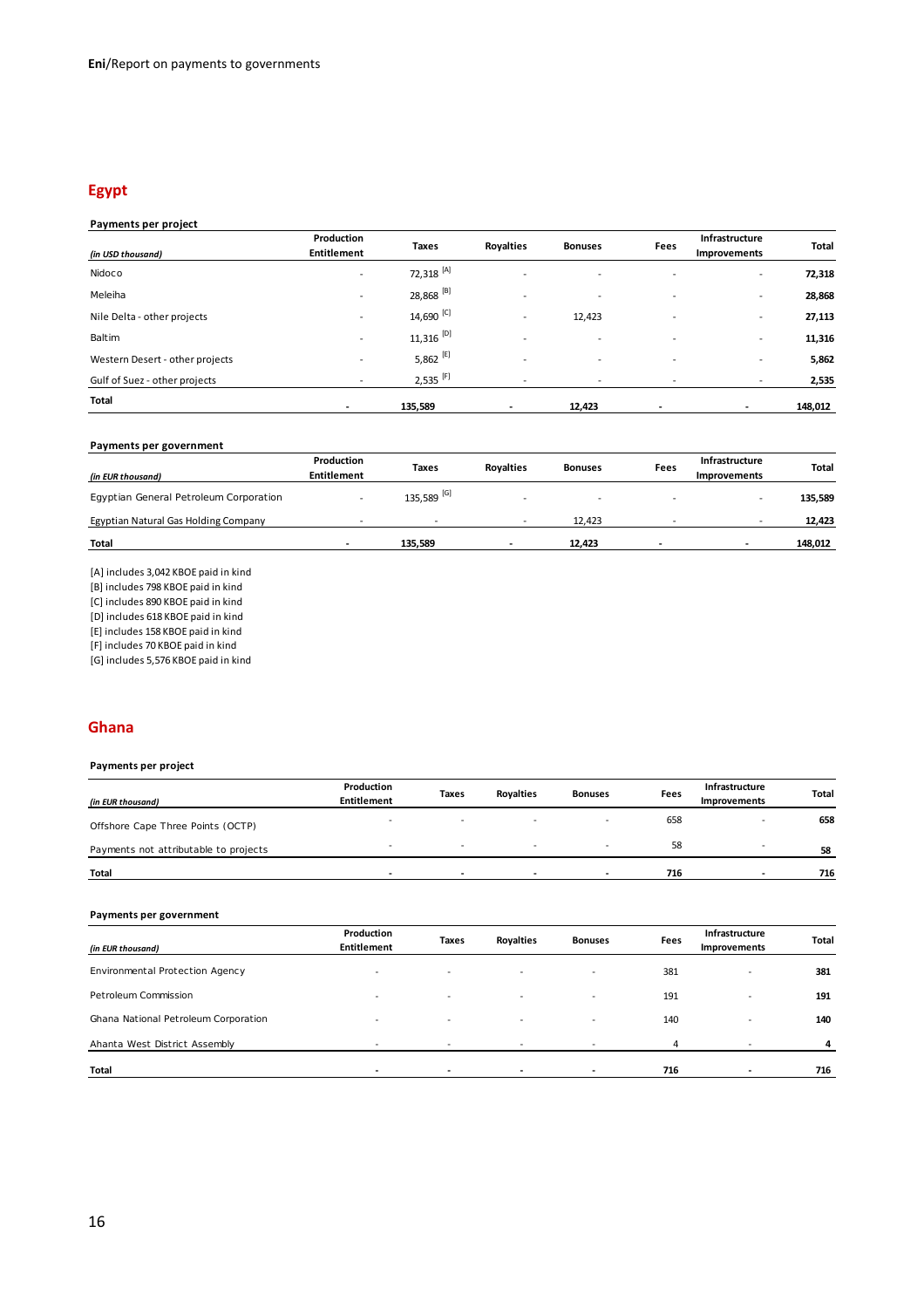### **Kenya**

### **Payments per project**

| (in EUR thousand)                       | Production<br>Entitlement | <b>Taxes</b>             | Royalties                | <b>Bonuses</b>           | <b>Fees</b> | Infrastructure<br>Improvements | Total |
|-----------------------------------------|---------------------------|--------------------------|--------------------------|--------------------------|-------------|--------------------------------|-------|
|                                         |                           |                          |                          |                          |             |                                |       |
| Kenya exploration projects              | $\sim$                    | $\sim$                   | $\sim$                   | $\overline{\phantom{a}}$ | 162         | $\overline{\phantom{a}}$       | 162   |
| Total                                   | ۰                         | $\overline{\phantom{a}}$ | $\overline{\phantom{a}}$ | $\overline{\phantom{a}}$ | 162         | $\overline{\phantom{a}}$       | 162   |
| Payments per government                 |                           |                          |                          |                          |             |                                |       |
| (in EUR thousand)                       | Production<br>Entitlement | <b>Taxes</b>             | <b>Royalties</b>         | <b>Bonuses</b>           | Fees        | Infrastructure<br>Improvements | Total |
| The Government of The Republic of Kenya | $\overline{\phantom{a}}$  | $\overline{\phantom{a}}$ | $\sim$                   | $\overline{\phantom{a}}$ | 162         | $\overline{a}$                 | 162   |
| <b>Total</b>                            | $\overline{\phantom{a}}$  | $\overline{\phantom{0}}$ | $\overline{\phantom{a}}$ | $\overline{\phantom{0}}$ | 162         | -                              | 162   |

## **Libya**

#### **Payments per project**

| (in EUR thousand) | Production<br>Entitlement | <b>Taxes</b>             | <b>Rovalties</b>       | <b>Bonuses</b> | Fees | Infrastructure<br><b>Improvements</b> | <b>Total</b> |
|-------------------|---------------------------|--------------------------|------------------------|----------------|------|---------------------------------------|--------------|
| Mellitah Complex  |                           | 1,265,023 <sup>[A]</sup> | 155,184 <sup>[B]</sup> |                |      |                                       | 1,420,207    |
| Total             |                           | 1.265.023                | 155.184                | -              | -    |                                       | 1,420,207    |

### **Payments per government**

| (in EUR thousand)        | Production<br>Entitlement | <b>Taxes</b>             | <b>Royalties</b>       | <b>Bonuses</b> | Fees | Infrastructure<br><b>Improvements</b> | <b>Total</b> |
|--------------------------|---------------------------|--------------------------|------------------------|----------------|------|---------------------------------------|--------------|
| National Oil Corporation |                           | 1,265,023 <sup>[A]</sup> | 155,184 <sup>[B]</sup> |                |      |                                       | 1,420,207    |
| Total                    |                           | 1.265.023                | 155.184                | -              |      |                                       | 1,420,207    |

[A] includes 46,959 KBOE paid in kind

[B] includes 5,713 KBOE paid in kind

## **Nigeria**

#### **Payments per project**

| (in EUR thousand)                     | Production<br>Entitlement | <b>Taxes</b>             | Royalties                | <b>Bonuses</b>           | Fees                     | Infrastructure<br><b>Improvements</b> | Total   |
|---------------------------------------|---------------------------|--------------------------|--------------------------|--------------------------|--------------------------|---------------------------------------|---------|
| NAOC JV (Land/swamp areas)            | 713.422 [A]               | <b>.</b>                 | 47.865                   | $\overline{\phantom{a}}$ | 14.956                   | $\sim$                                | 776.243 |
| Nigeria Offshore (OML 116)            | $\overline{\phantom{0}}$  | 25.411 [C]               | 15.786 [D]               | ۰.                       | 852                      | $\overline{\phantom{a}}$              | 42.049  |
| Nigeria Deep Offshore (OML125/OPL245) | $4.604$ [B]               | ۰                        | 22.386 [E]               | -                        | 4.455 [F]                | $\overline{\phantom{a}}$              | 31.445  |
| SPDC JV                               | $\overline{\phantom{0}}$  | $\overline{\phantom{a}}$ | 19.446                   | $\overline{\phantom{a}}$ | $\overline{\phantom{a}}$ | $\overline{\phantom{a}}$              | 19.446  |
| Payments not attributable to projects | $\overline{\phantom{0}}$  | 119.236                  | $\overline{\phantom{a}}$ | $\overline{\phantom{a}}$ | $\overline{\phantom{a}}$ | $\overline{\phantom{a}}$              | 119.236 |
| Total                                 | 718.026                   | 144.647                  | 105.483                  | $\overline{\phantom{0}}$ | 20.263                   |                                       | 988.419 |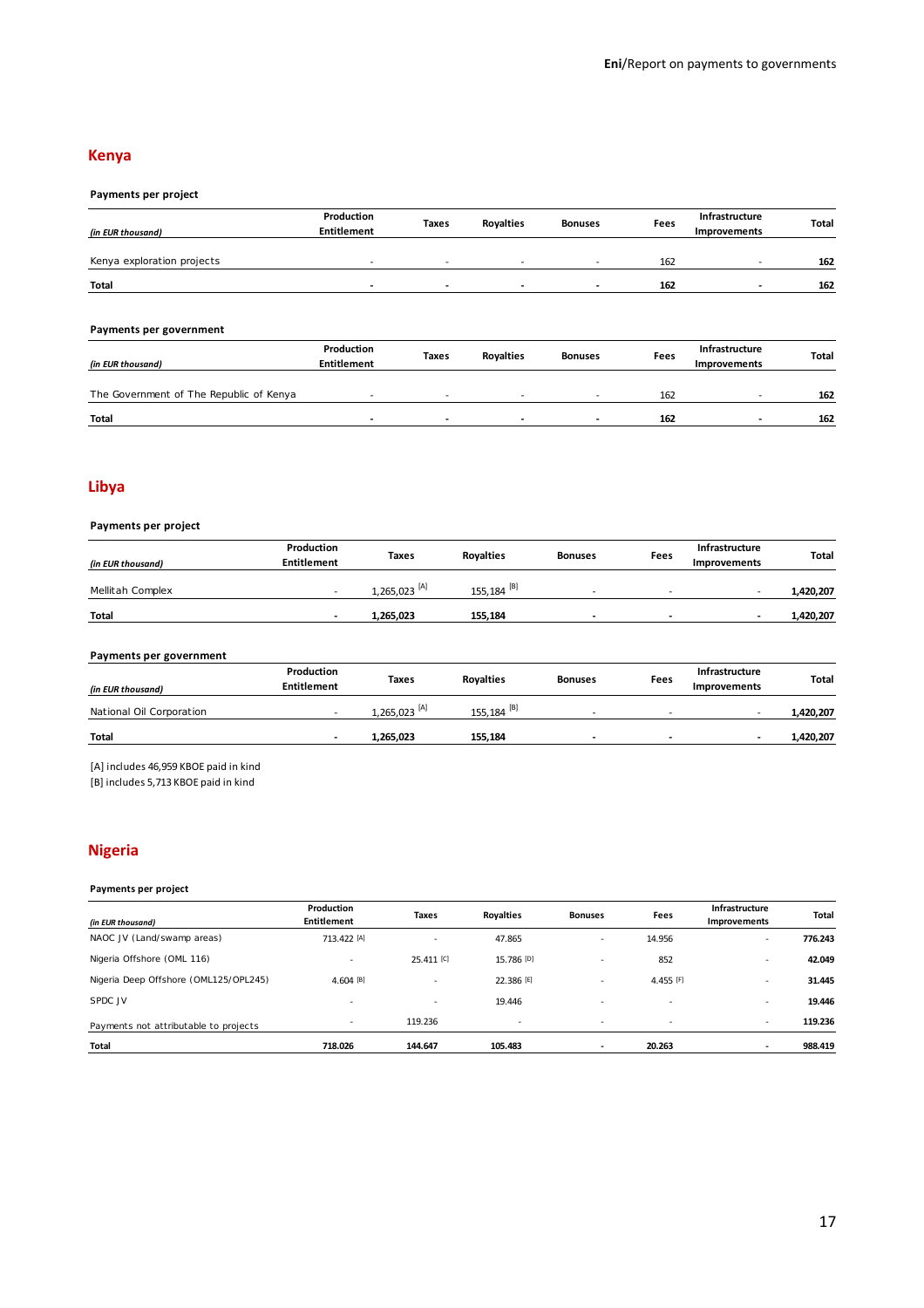#### **Payments per government**

| (in EUR thousand)                       | Production<br><b>Entitlement</b> | <b>Taxes</b>             | <b>Rovalties</b>      | <b>Bonuses</b> | Fees                | Infrastructure<br><b>Improvements</b> | <b>Total</b> |
|-----------------------------------------|----------------------------------|--------------------------|-----------------------|----------------|---------------------|---------------------------------------|--------------|
| Nigerian National Petroleum Corporation | 718.026 <sup>[G]</sup>           | 25.411 <sup>[C]</sup>    | 38.172 <sup>[H]</sup> |                | $22$ <sup>[F]</sup> |                                       | 781.631      |
| Federal Inland Revenue Service          | $\overline{\phantom{a}}$         | 119.236                  |                       | -              | -                   |                                       | 119.236      |
| Department of Petroleum Resources       |                                  | $\overline{\phantom{0}}$ | 67.311                |                | 92                  |                                       | 67.403       |
| Niger Delta Development Commission      |                                  | $\overline{\phantom{0}}$ |                       | $\sim$         | 20.149              |                                       | 20.149       |
| <b>Total</b>                            | 718.026                          | 144.647                  | 105.483               |                | 20.263              |                                       | 988.419      |

[A] includes 41,779 KBOE paid in kind

[B] includes 115 KBOE paid in kind

[C] includes 634 KBOE paid in kind [D] includes 394 KBOE paid in kind

[E] includes 558 KBOE paid in kind

[F] includes 1 KBOE paid in kind

[G] includes 41,894 KBOE paid in kind

[H] includes 952 KBOE paid in kind

### **Tunisia**

#### **Payments per project**

| (in EUR thousand)                             | Production<br>Entitlement | Taxes  | <b>Rovalties</b>       | <b>Bonuses</b>           | Fees                     | Infrastructure<br><b>Improvements</b> | Total   |
|-----------------------------------------------|---------------------------|--------|------------------------|--------------------------|--------------------------|---------------------------------------|---------|
| Adam                                          | 55.677 <sup>[A]</sup>     | 6.266  | $3.073$ <sup>[D]</sup> |                          | $\overline{\phantom{a}}$ | $\overline{\phantom{a}}$              | 65.016  |
| Tunisia South (Djebel Grouz + Oued Zar + MLD) | $20.739$ <sup>[B]</sup>   | 3.911  | 4.197 $^{[E]}$         | $\overline{\phantom{0}}$ |                          |                                       | 28.847  |
| Tunisia North (Baraka + Maamoura + Mahres)    | $23.011$ <sup>[C]</sup>   | 2.546  | $1.447$ <sup>[F]</sup> | $\overline{\phantom{0}}$ | $\sim$                   | $\sim$                                | 27.004  |
| <b>Total</b>                                  | 99.427                    | 12.723 | 8.717                  |                          |                          |                                       | 120.867 |

#### **Payments per government**

| (in EUR thousand)                             | Production<br>Entitlement | <b>Taxes</b>             | Royalties              | <b>Bonuses</b>           | Fees                     | Infrastructure<br><b>Improvements</b> | <b>Total</b> |
|-----------------------------------------------|---------------------------|--------------------------|------------------------|--------------------------|--------------------------|---------------------------------------|--------------|
| Entreprise Tunisienne d'Activités Pétrolières | 99.427 <sup>[G]</sup>     |                          | $6.569$ <sup>[H]</sup> | $\overline{\phantom{0}}$ | $\overline{\phantom{a}}$ |                                       | 105.996      |
| Recette des finances                          | $\sim$                    | 12.723                   | <b>.</b>               | $\overline{\phantom{a}}$ | $\overline{\phantom{a}}$ | $\overline{\phantom{a}}$              | 12.723       |
| Tresorerie Générale de Tunisie                | $\overline{\phantom{0}}$  | $\overline{\phantom{0}}$ | 2.148                  | $\overline{\phantom{a}}$ | $\overline{\phantom{0}}$ | $\overline{\phantom{a}}$              | 2.148        |
| <b>Total</b>                                  | 99.427                    | 12.723                   | 8.717                  |                          |                          |                                       | 120.867      |

[A] includes 1,874 KBOE paid in kind

[B] includes 605 KBOE paid in kind

[C] includes 694 KBOE paid in kind

[D] includes 46 KBOE paid in kind

[E] includes 94 KBOE paid in kind [F] includes 27 KBOE paid in kind

[G] includes 3,173 KBOE paid in kind

[H] includes 167 KBOE paid in kind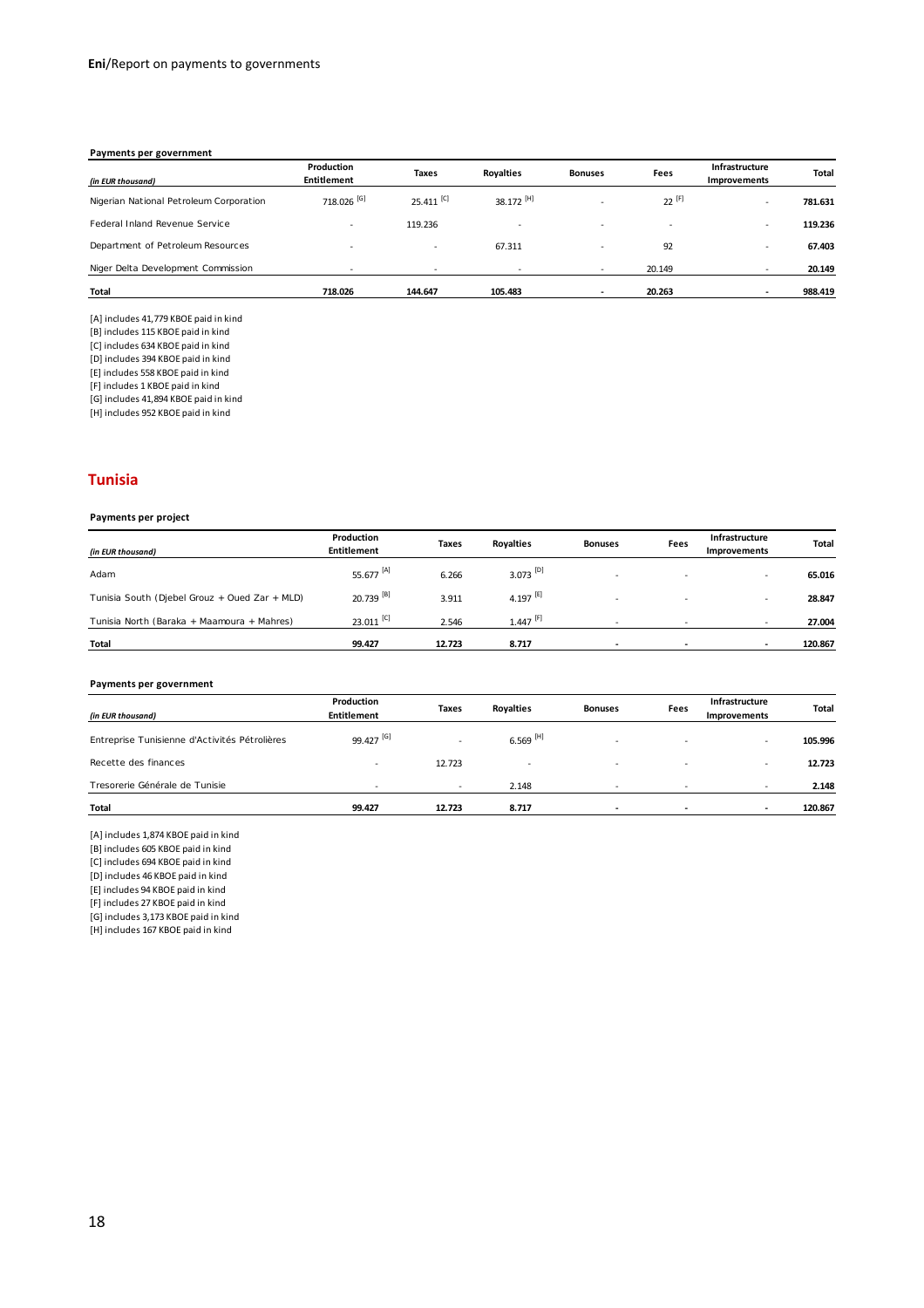### **AMERICAS**

### **Ecuador**

### **Payments per project**

| (in EUR thousand)                     | Production<br><b>Entitlement</b> | <b>Taxes</b> | <b>Royalties</b>         | <b>Bonuses</b>           | Fees                     | Infrastructure<br>Improvements | <b>Total</b> |
|---------------------------------------|----------------------------------|--------------|--------------------------|--------------------------|--------------------------|--------------------------------|--------------|
| Payments not attributable to projects | $\overline{\phantom{a}}$         | 9.796        | $\overline{\phantom{a}}$ | $\overline{\phantom{a}}$ | $\overline{\phantom{a}}$ | $\overline{\phantom{a}}$       | 9.796        |
| Total                                 |                                  | 9.796        | -                        |                          |                          | $\overline{\phantom{a}}$       | 9.796        |
|                                       |                                  |              |                          |                          |                          |                                |              |
| Payments per government               |                                  |              |                          |                          |                          |                                |              |
| (in EUR thousand)                     | Production<br><b>Entitlement</b> | <b>Taxes</b> | <b>Royalties</b>         | <b>Bonuses</b>           | Fees                     | Infrastructure<br>Improvements | <b>Total</b> |
| Servicio de Rentas Internas           | $\overline{\phantom{a}}$         | 5.879        | $\overline{\phantom{a}}$ | $\overline{\phantom{a}}$ | $\overline{\phantom{a}}$ | ٠                              | 5.879        |
| Banco Central del Ecuador             | $\overline{\phantom{a}}$         | 3.917        | $\overline{\phantom{a}}$ | $\overline{\phantom{a}}$ | $\overline{\phantom{a}}$ | $\overline{\phantom{a}}$       | 3.917        |
| <b>Total</b>                          |                                  | 9.796        | $\blacksquare$           | $\overline{\phantom{0}}$ | $\overline{\phantom{a}}$ | $\overline{\phantom{a}}$       | 9.796        |
|                                       |                                  |              |                          |                          |                          |                                |              |

### **Mexico**

### **Payments per project**

| (in EUR thousand)           | Production<br><b>Entitlement</b> | <b>Taxes</b> | <b>Rovalties</b> | <b>Bonuses</b> | Fees | Infrastructure<br><b>Improvements</b> | <b>Total</b> |
|-----------------------------|----------------------------------|--------------|------------------|----------------|------|---------------------------------------|--------------|
| Mexico exploration projects |                                  |              |                  | ۰.             | 115  |                                       | 115          |
| <b>Total</b>                |                                  |              | -                |                | 115  |                                       | 115          |

| (in EUR thousand)                        | Production<br><b>Entitlement</b> | <b>Taxes</b>             | <b>Rovalties</b>         | <b>Bonuses</b> | Fees | Infrastructure<br><b>Improvements</b> | Total |
|------------------------------------------|----------------------------------|--------------------------|--------------------------|----------------|------|---------------------------------------|-------|
| Fondo mexicano del Petroleo              |                                  |                          | $\overline{\phantom{a}}$ |                | 63   |                                       | 63    |
| Secretaria de Hacienda y Credito Publico | ۰                                | $\overline{\phantom{a}}$ |                          |                | 52   |                                       | 52    |
| <b>Total</b>                             |                                  |                          | -                        |                | 115  |                                       | 115   |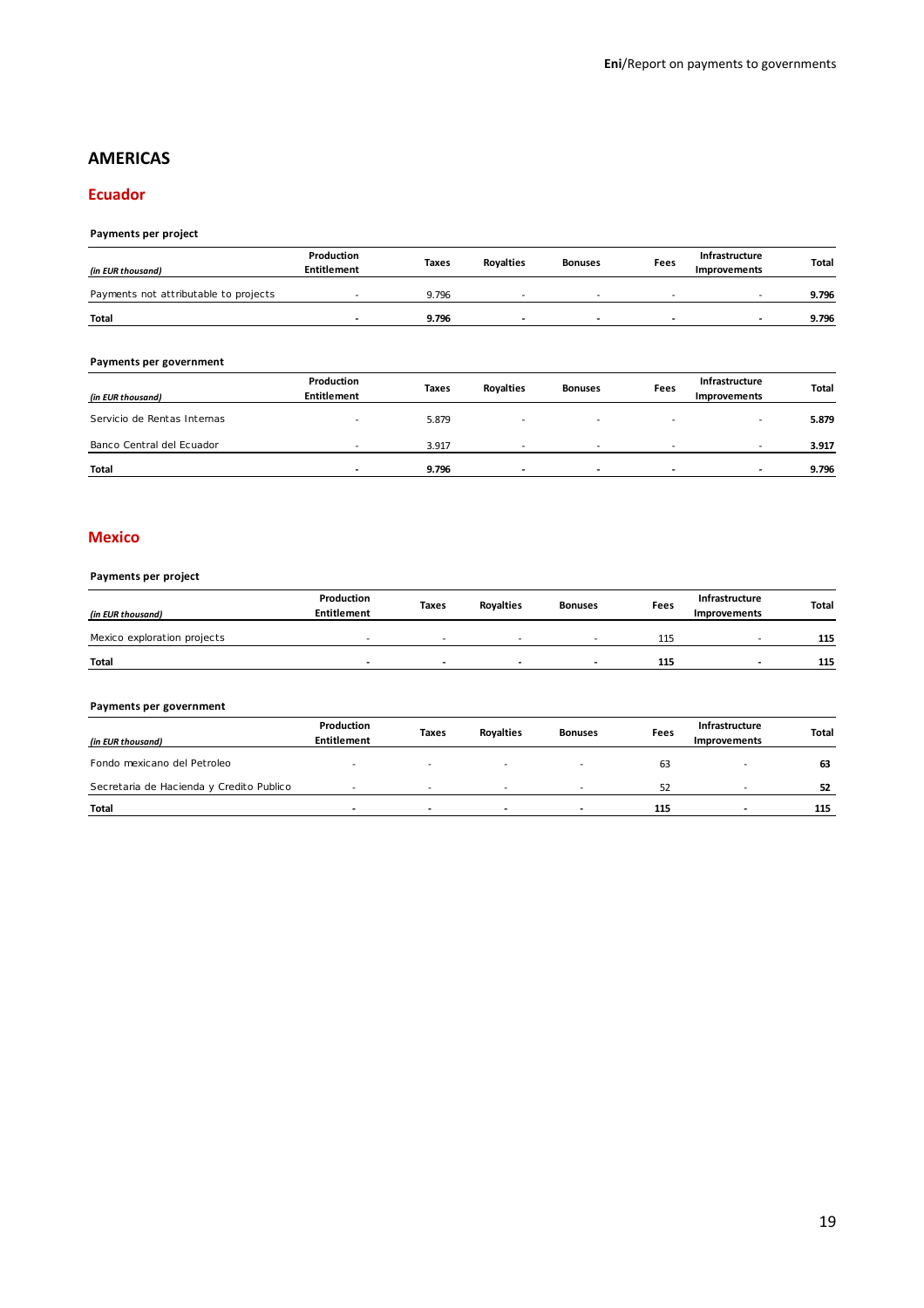### **United States**

### **Payments per project**

| (in EUR thousand)     | Production<br>Entitlement | <b>Taxes</b> | Royalties | <b>Bonuses</b> | Fees   | Infrastructure<br><b>Improvements</b> | <b>Total</b> |
|-----------------------|---------------------------|--------------|-----------|----------------|--------|---------------------------------------|--------------|
| Alaska - Beaufort Sea | $\overline{\phantom{a}}$  | (8, 456)     | 47,408    |                | 216    |                                       | 39,168       |
| Gulf of Mexico        | $\overline{\phantom{a}}$  | (1, 346)     | 20,625    |                | $\sim$ |                                       | 19,279       |
| Total                 | $\overline{\phantom{0}}$  | (9,802)      | 68,033    |                | 216    | $\overline{\phantom{0}}$              | 58,447       |

| (in EUR thousand)                                  | Production<br>Entitlement | <b>Taxes</b>             | <b>Royalties</b>             | <b>Bonuses</b>           | Fees                     | Infrastructure<br>Improvements | Total    |
|----------------------------------------------------|---------------------------|--------------------------|------------------------------|--------------------------|--------------------------|--------------------------------|----------|
| State of Alaska Department of Natural<br>Resources |                           | $\overline{\phantom{0}}$ | 47,408                       |                          | 216                      | ۰                              | 47,624   |
| Office of Natural Resources Revenue (US)           | $\overline{\phantom{a}}$  | $\overline{\phantom{a}}$ | 20,625                       | $\overline{\phantom{a}}$ | $\overline{a}$           | $\overline{\phantom{a}}$       | 20,625   |
| State of Texas                                     | $\overline{\phantom{a}}$  | 154                      | $\overline{\phantom{a}}$     | $\overline{\phantom{a}}$ | $\overline{\phantom{0}}$ | $\overline{\phantom{a}}$       | 154      |
| State of New York                                  | $\overline{\phantom{a}}$  | (630)                    | $\overline{a}$               |                          | $\overline{\phantom{a}}$ | ۰                              | (630)    |
| State of Louisiana                                 | $\overline{\phantom{a}}$  | (870)                    | $\overline{a}$               | $\overline{\phantom{a}}$ | $\overline{\phantom{a}}$ |                                | (870)    |
| State of Alaska                                    | ۰                         | (8, 456)                 | $\qquad \qquad \blacksquare$ |                          | $\overline{\phantom{a}}$ | $\overline{\phantom{a}}$       | (8, 456) |
| Total                                              |                           | (9,802)                  | 68,033                       |                          | 216                      |                                | 58,447   |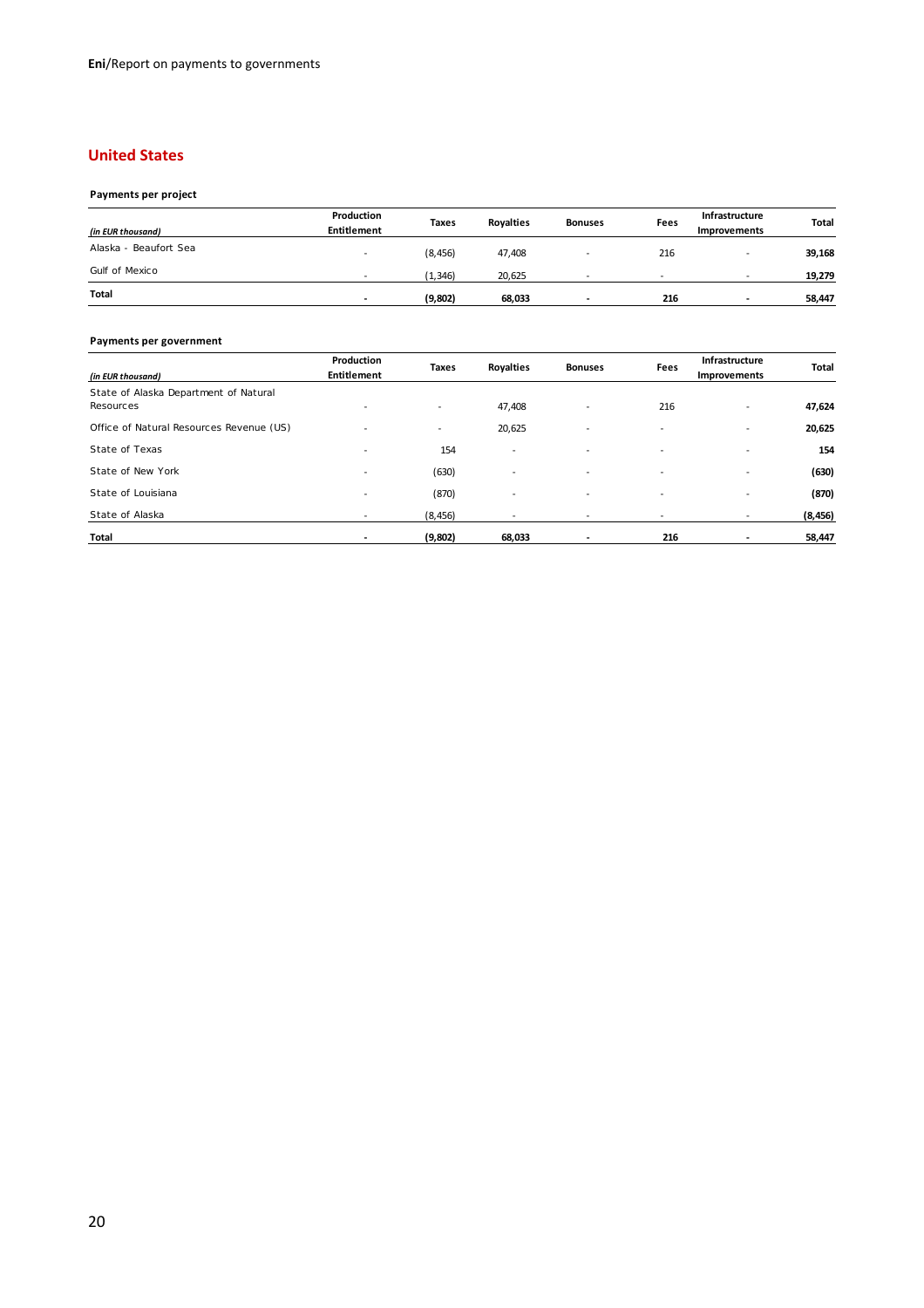## **ASIA**

### **India**

#### **Payments per project**

| (in EUR thousand)                     | Production<br><b>Entitlement</b> | <b>Taxes</b> | Royalties | <b>Bonuses</b>           | Fees                     | Infrastructure<br>Improvements | <b>Total</b> |
|---------------------------------------|----------------------------------|--------------|-----------|--------------------------|--------------------------|--------------------------------|--------------|
| Payments not attributable to projects |                                  | 250          |           |                          |                          |                                | 250          |
| <b>Total</b>                          |                                  | 250          | ٠         | $\overline{\phantom{a}}$ | $\overline{\phantom{a}}$ | $\overline{\phantom{0}}$       | 250          |
|                                       |                                  |              |           |                          |                          |                                |              |

### **Payments per government**

| (in EUR thousand)   | Production<br><b>Entitlement</b> | Taxes | <b>Royalties</b>         | <b>Bonuses</b>           | Fees | Infrastructure<br><b>Improvements</b> | <b>Total</b> |
|---------------------|----------------------------------|-------|--------------------------|--------------------------|------|---------------------------------------|--------------|
| Government of India |                                  | 250   |                          |                          |      |                                       | 250          |
| Total               |                                  | 250   | $\overline{\phantom{0}}$ | $\overline{\phantom{a}}$ | -    |                                       | 250          |

### **Indonesia**

#### **Payments per project**

| (in EUR thousand)                     | Production<br><b>Entitlement</b> | <b>Taxes</b> | <b>Rovalties</b> | <b>Bonuses</b> | Fees | Infrastructure<br><b>Improvements</b> | <b>Total</b> |
|---------------------------------------|----------------------------------|--------------|------------------|----------------|------|---------------------------------------|--------------|
| Payments not attributable to projects | $\,$                             | 11.343       |                  | $\,$           |      |                                       | 11.343       |
| <b>Total</b>                          |                                  | 11.343       |                  | $\,$           |      |                                       | 11.343       |

#### **Payments per government**

|                                        | Production         | <b>Taxes</b> | <b>Rovalties</b> | <b>Bonuses</b> |                          | Infrastructure      | <b>Total</b> |
|----------------------------------------|--------------------|--------------|------------------|----------------|--------------------------|---------------------|--------------|
| (in EUR thousand)                      | <b>Entitlement</b> |              |                  |                | Fees                     | <b>Improvements</b> |              |
| State Treasury, Ministry of Finance of |                    |              |                  |                |                          |                     |              |
| Republic of Indonesia                  |                    | 11.343       |                  |                |                          |                     | 11.343       |
| <b>Total</b>                           |                    | 11.343       |                  | -              | $\overline{\phantom{0}}$ |                     | 11,343       |

### **Iraq**

#### **Payments per project**

| (in EUR thousand) | Production<br><b>Entitlement</b> | Taxes  | <b>Royalties</b>         | <b>Bonuses</b>           | Fees                     | Infrastructure<br>Improvements | <b>Total</b> |
|-------------------|----------------------------------|--------|--------------------------|--------------------------|--------------------------|--------------------------------|--------------|
| Zubair            |                                  | 14.270 | $\overline{\phantom{a}}$ |                          |                          |                                | 14,270       |
| <b>Total</b>      |                                  | 14.270 | $\overline{\phantom{a}}$ | $\overline{\phantom{0}}$ | $\overline{\phantom{0}}$ |                                | 14,270       |

| (in EUR thousand)            | Production<br>Entitlement | <b>Taxes</b> | <b>Rovalties</b> | <b>Bonuses</b> | Fees | Infrastructure<br><b>Improvements</b> | <b>Total</b> |
|------------------------------|---------------------------|--------------|------------------|----------------|------|---------------------------------------|--------------|
| General Commission for Taxes |                           | 14.270       |                  |                |      |                                       | 14,270       |
| <b>Total</b>                 |                           | 14,270       | -                | -              |      |                                       | 14,270       |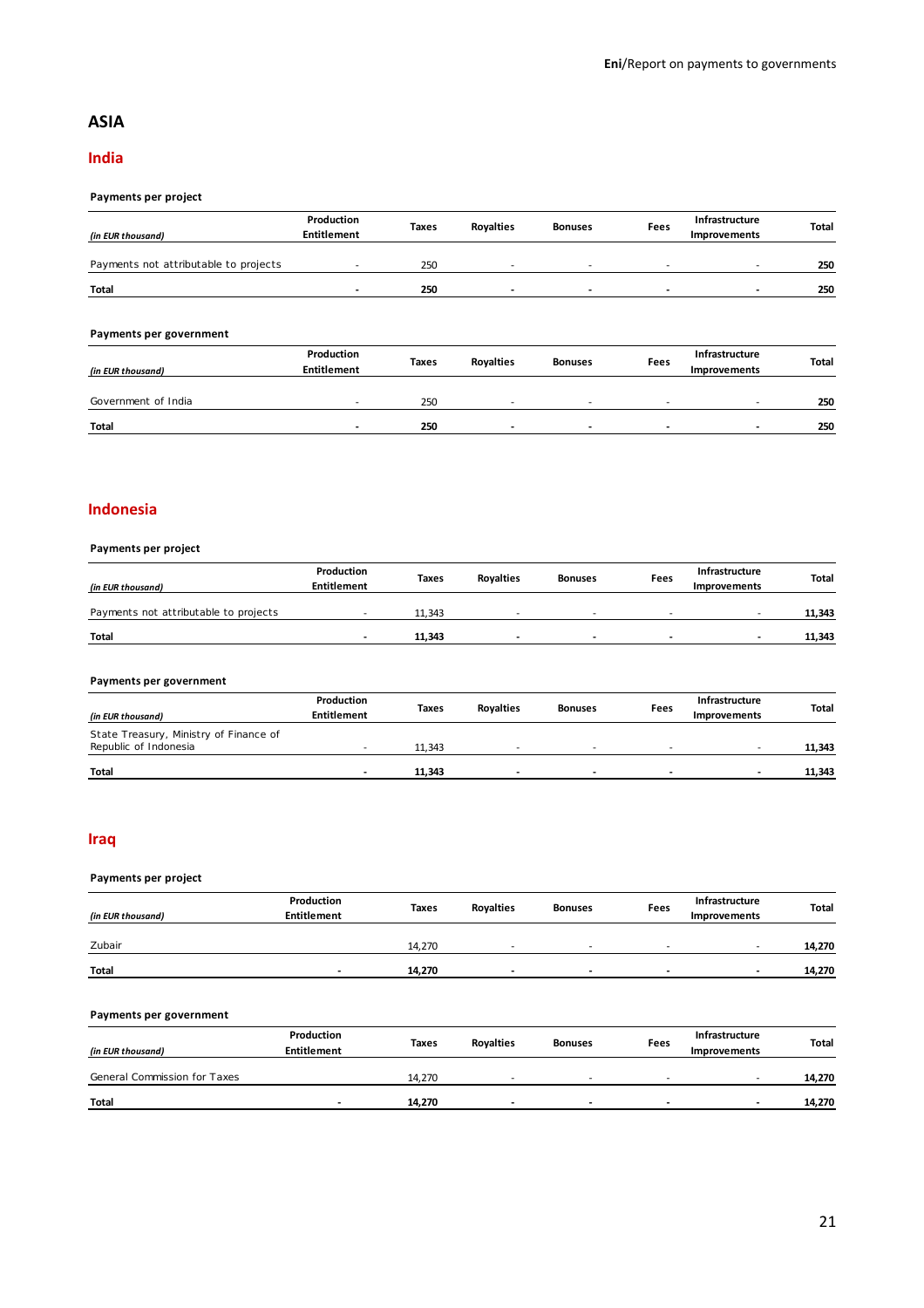### **Kazakhstan**

#### **Payments per project**

| (in EUR thousand) | Production<br><b>Entitlement</b> | <b>Taxes</b> | Royalties | <b>Bonuses</b> | Fees                     | Infrastructure<br><b>Improvements</b> | <b>Total</b> |
|-------------------|----------------------------------|--------------|-----------|----------------|--------------------------|---------------------------------------|--------------|
| Karachaganak      | -                                | 144.491      |           |                | $\overline{\phantom{a}}$ | -                                     | 144,491      |
| Total             |                                  | 144.491      |           |                |                          | $\overline{\phantom{0}}$              | 144,491      |

#### **Payments per government**

| (in EUR thousand)                             | Production<br><b>Entitlement</b> | Taxes   | Royalties | <b>Bonuses</b> | Fees                     | Infrastructure<br><b>Improvements</b> | Total   |
|-----------------------------------------------|----------------------------------|---------|-----------|----------------|--------------------------|---------------------------------------|---------|
| Treasury Committee of the Ministry of Finance |                                  | 144.491 |           |                | $\sim$                   | -                                     | 144,491 |
| Total                                         |                                  | 144.491 |           | <b>.</b>       | $\overline{\phantom{0}}$ | -                                     | 144.491 |

#### **Myanmar**

#### **Payments per project**

| (in EUR thousand)            | Production<br><b>Entitlement</b> | <b>Taxes</b>             | <b>Royalties</b> | <b>Bonuses</b> | Fees | Infrastructure<br><b>Improvements</b> | <b>Total</b> |
|------------------------------|----------------------------------|--------------------------|------------------|----------------|------|---------------------------------------|--------------|
| Myanmar exploration projects |                                  | $\overline{\phantom{0}}$ | -                | 1,807          |      |                                       | 1,807        |
| <b>Total</b>                 |                                  | $\overline{\phantom{a}}$ | -                | 1,807          |      |                                       | 1,807        |

### **Payments per government**

| (in EUR thousand)                     | Production<br><b>Entitlement</b> | Taxes | <b>Rovalties</b> | <b>Bonuses</b> | Fees | Infrastructure<br><b>Improvements</b> | <b>Total</b> |
|---------------------------------------|----------------------------------|-------|------------------|----------------|------|---------------------------------------|--------------|
| Myanmar Oil and Gas Enterprise (MOGE) | $\overline{\phantom{a}}$         |       |                  | 1,807          |      |                                       | 1,807        |
| <b>Total</b>                          |                                  | -     | -                | 1,807          |      |                                       | 1,807        |

### **Pakistan**

#### **Payments per project**

| (in EUR thousand)                    | Production<br><b>Entitlement</b> | <b>Taxes</b>             | <b>Royalties</b> | <b>Bonuses</b>           | Fees                     | Infrastructure<br>Improvements | Total  |
|--------------------------------------|----------------------------------|--------------------------|------------------|--------------------------|--------------------------|--------------------------------|--------|
| Bhit                                 | 24.654 [A]                       | $\overline{\phantom{a}}$ | 4.763            | $\overline{\phantom{a}}$ | 48                       | ۰.                             | 29.465 |
| Kadanwari                            | 27.315 <sup>[B]</sup>            |                          | 800              | $\overline{\phantom{a}}$ | 25                       | ۰.                             | 28.140 |
| Badhra                               | $18.197$ <sup>[C]</sup>          |                          | 3.958            | ۰                        | 37                       |                                | 22.192 |
| Payment not attributable to projects | ٠                                | 11.861                   | ۰                | $\overline{\phantom{a}}$ | $\overline{\phantom{a}}$ |                                | 11.861 |
| Other projects                       |                                  | $\overline{\phantom{a}}$ | 6.357            | -                        | 3                        |                                | 6.360  |
| Total                                | 70.166                           | 11.861                   | 15.878           |                          | 113                      |                                | 98.018 |

#### **Payments per government**

| (in EUR thousand)                          | Production<br>Entitlement | Taxes                    | <b>Royalties</b>         | <b>Bonuses</b>           | Fees                     | Infrastructure<br><b>Improvements</b> | <b>Total</b> |
|--------------------------------------------|---------------------------|--------------------------|--------------------------|--------------------------|--------------------------|---------------------------------------|--------------|
| Oil and Gas Development Company<br>Limited | 70.166 <sup>[D]</sup>     | $\overline{\phantom{a}}$ | -                        | $\overline{\phantom{a}}$ | $\overline{\phantom{a}}$ |                                       | 70.166       |
| Directoral General Petroleum<br>Concession | ۰                         | $\overline{\phantom{a}}$ | 15.878                   | $\overline{\phantom{a}}$ | 113                      |                                       | 15.991       |
| Federal Board of Revenue                   | $\sim$                    | 11.861                   | $\overline{\phantom{a}}$ | $\overline{\phantom{a}}$ | $\overline{\phantom{a}}$ |                                       | 11.861       |
| <b>Total</b>                               | 70.166                    | 11.861                   | 15.878                   |                          | 113                      |                                       | 98.018       |

[A] includes 1,699 KBOE paid in kind

[B] includes 1,081 KBOE paid in kind

[C] includes 1,268 KBOE paid in kind

[D] includes 4,048 KBOE paid in kind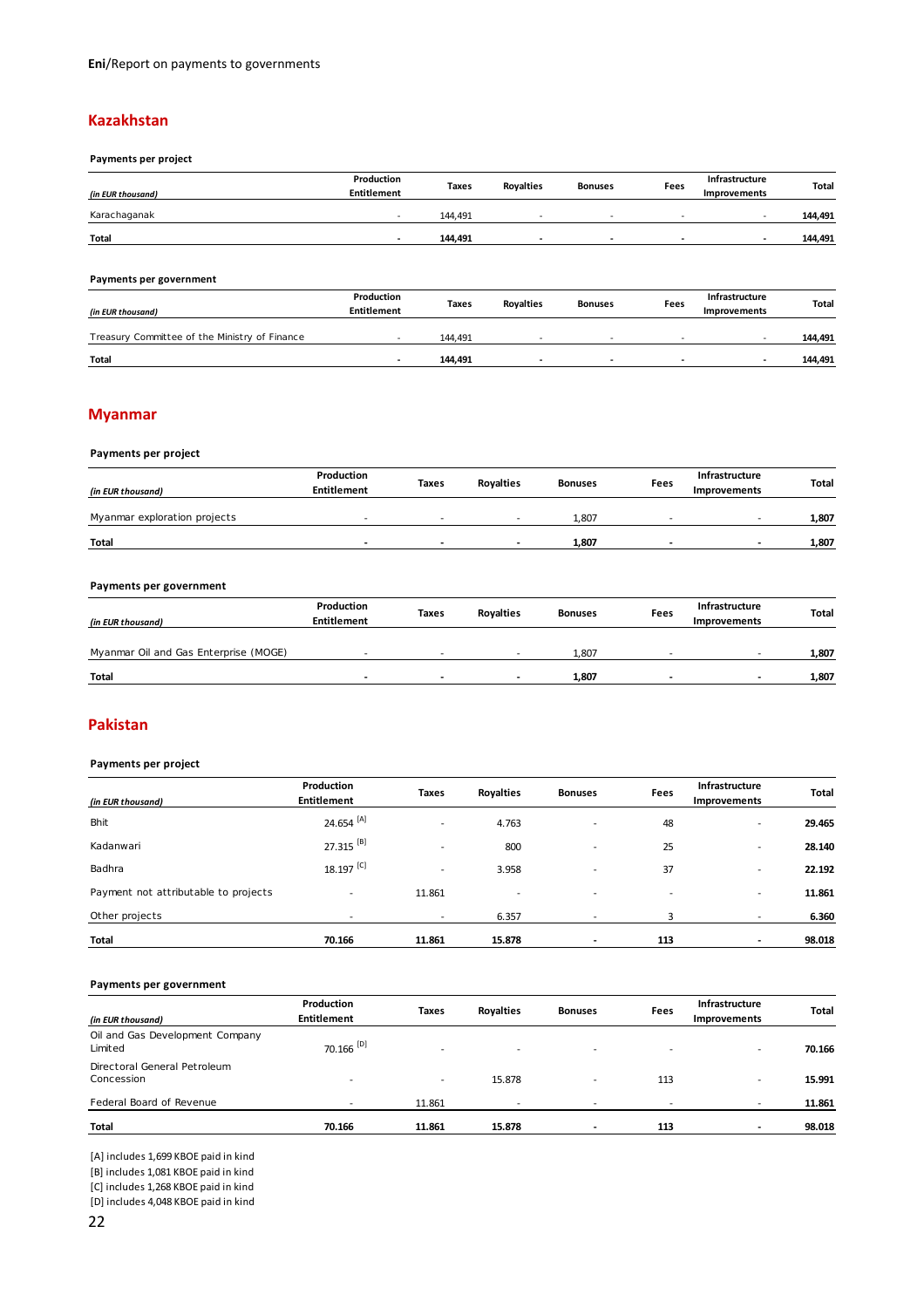### **Russia**

**Payments per project**

| (in EUR thousand)                     | Production<br><b>Entitlement</b> | <b>Taxes</b> | <b>Rovalties</b> | <b>Bonuses</b> | Fees | Infrastructure<br><b>Improvements</b> | <b>Total</b> |
|---------------------------------------|----------------------------------|--------------|------------------|----------------|------|---------------------------------------|--------------|
| Payments not attributable to projects |                                  | 1.729        |                  |                |      |                                       | 1.729        |
| <b>Total</b>                          |                                  | 1.729        |                  |                |      |                                       | 1.729        |

### **Payments per government**

| (in EUR thousand)          | Production<br><b>Entitlement</b> | <b>Taxes</b> | <b>Rovalties</b> | <b>Bonuses</b>           | Fees | Infrastructure<br><b>Improvements</b> | <b>Total</b> |
|----------------------------|----------------------------------|--------------|------------------|--------------------------|------|---------------------------------------|--------------|
| Moscow Tax Inspectorate #4 |                                  | 1.729        | -                | -                        |      |                                       | 1,729        |
| Total                      | $\overline{\phantom{0}}$         | 1.729        | -                | $\overline{\phantom{0}}$ | -    |                                       | 1,729        |

### **Timor Leste**

#### **Payments per project**

| (in EUR thousand)                | Production<br><b>Entitlement</b> | Taxes                    | <b>Rovalties</b> | <b>Bonuses</b>           | Fees | Infrastructure<br><b>Improvements</b> | Total  |
|----------------------------------|----------------------------------|--------------------------|------------------|--------------------------|------|---------------------------------------|--------|
| JPDA 03-13 Bayu Undan            | 23.243                           | 7,305                    |                  | $\sim$                   |      |                                       | 30,548 |
| Bonaparte Basin - other projects | $\overline{\phantom{0}}$         | $\overline{\phantom{a}}$ | -                | $\overline{\phantom{0}}$ | 650  | $\overline{\phantom{0}}$              | 650    |
| Total                            | 23.243                           | 7.305                    |                  | $\overline{\phantom{0}}$ | 650  |                                       | 31.198 |

#### **Payments per government**

|                                                          | Production               | Taxes                    | <b>Rovalties</b> | <b>Bonuses</b>           | Fees   | Infrastructure           | Total  |
|----------------------------------------------------------|--------------------------|--------------------------|------------------|--------------------------|--------|--------------------------|--------|
| (in EUR thousand)                                        | <b>Entitlement</b>       |                          |                  |                          |        | <b>Improvements</b>      |        |
| National Petroleum Authority                             | 23,243                   | $\overline{\phantom{0}}$ |                  | $\overline{\phantom{0}}$ | 650    |                          | 23,893 |
| National Directorate of Petroleum and<br>Mineral Revenue | $\overline{\phantom{0}}$ | 7.305                    |                  | $\sim$                   | $\sim$ | $\overline{\phantom{a}}$ | 7.305  |
| Total                                                    | 23.243                   | 7.305                    |                  | $\overline{\phantom{0}}$ | 650    |                          | 31,198 |

### **Turkmenistan**

#### **Payments per project**

| (in EUR thousand)                     | Production<br>Entitlement | Taxes | <b>Rovalties</b> | <b>Bonuses</b> | Fees                     | Infrastructure<br><b>Improvements</b> | <b>Total</b> |
|---------------------------------------|---------------------------|-------|------------------|----------------|--------------------------|---------------------------------------|--------------|
| Nebit Dag                             | 66,093 <sup>[A]</sup>     |       | 4,536 $^{[B]}$   |                | $\overline{\phantom{a}}$ |                                       | 70,629       |
| Payments not attributable to projects |                           | 1.399 |                  | . .            | . .                      |                                       | 1,399        |
| <b>Total</b>                          | 66,093                    | 1,399 | 4,536            |                | -                        |                                       | 72,028       |

#### **Payments per government**

| (in EUR thousand)                              | Production<br>Entitlement | Taxes | <b>Rovalties</b>         | <b>Bonuses</b>           | Fees                     | Infrastructure<br><b>Improvements</b> | <b>Total</b> |
|------------------------------------------------|---------------------------|-------|--------------------------|--------------------------|--------------------------|---------------------------------------|--------------|
| Turkmennebit<br>State Agency on Management and | 34,553 <sup>[C]</sup>     |       | $2,248$ <sup>[E]</sup>   | -                        | $\overline{\phantom{a}}$ | $\overline{\phantom{a}}$              | 36,801       |
| Use of Hydrocarbon Resources                   | 31,540 <sup>[D]</sup>     |       | $2,288$ <sup>[F]</sup>   |                          |                          |                                       | 33,828       |
| Turkmenistan State Treasury                    |                           | 1,399 | $\overline{\phantom{0}}$ | $\sim$                   |                          | $\overline{\phantom{0}}$              | 1,399        |
| <b>Total</b>                                   | 66,093                    | 1,399 | 4,536                    | $\overline{\phantom{0}}$ |                          |                                       | 72,028       |

[A] includes 2,038 KBOE paid in kind

[B] includes 140 KBOE paid in kind

[C] includes 961 KBOE paid in kind

[D] includes 1,077 KBOE paid in kind

[E] includes 62 KBOE paid in kind

[F] includes 78 KBOE paid in kind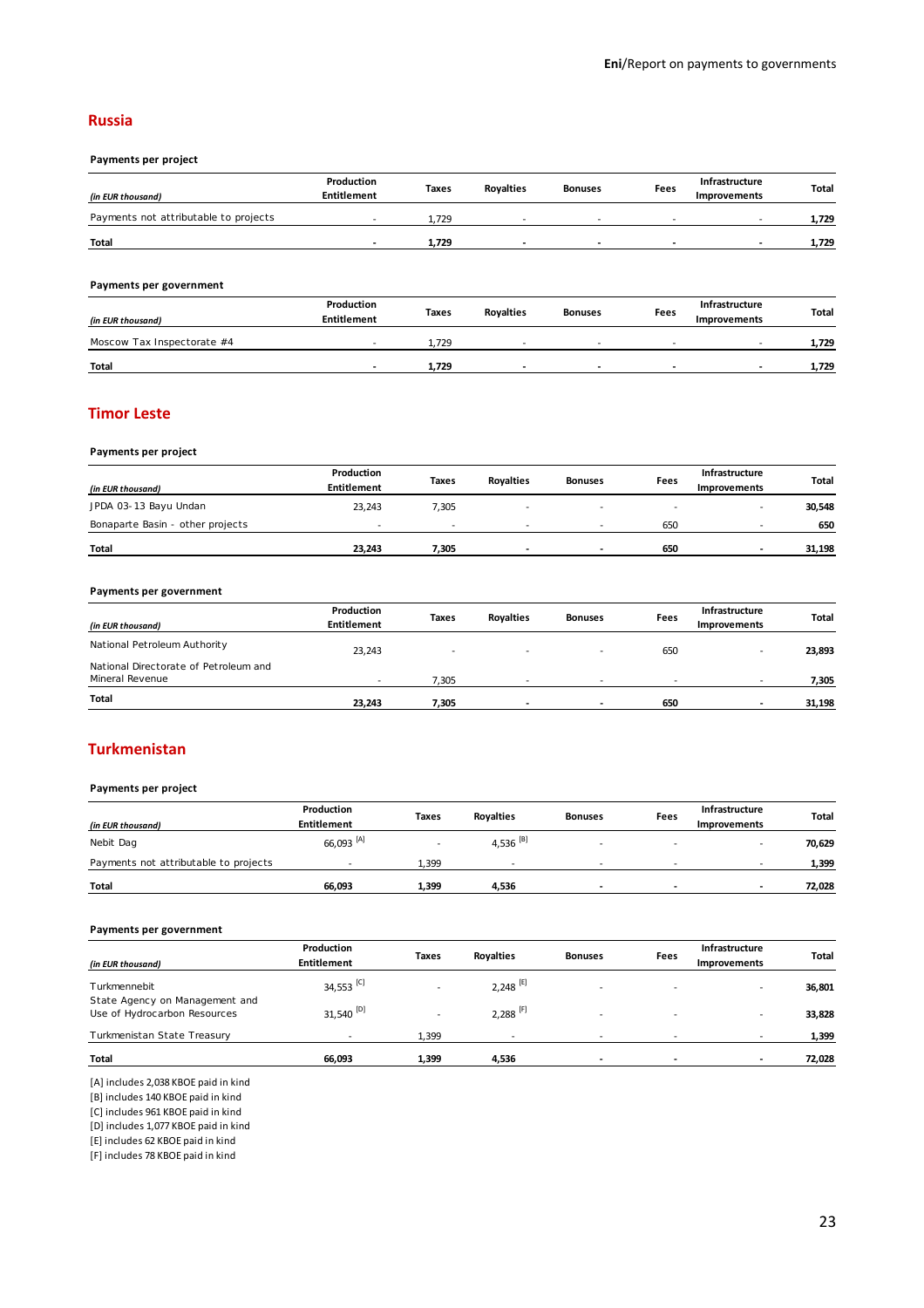# **AUSTRALIA AND OCEANIA**

### **Australia**

### **Payments per project**

| (in EUR thousand)                                   | Production<br><b>Entitlement</b> | Taxes          | Royalties                | <b>Bonuses</b>           | Fees                     | Infrastructure<br>Improvements | Total |
|-----------------------------------------------------|----------------------------------|----------------|--------------------------|--------------------------|--------------------------|--------------------------------|-------|
| JPDA 03-13 Bayu Undan                               | $\overline{a}$                   | 1,099          |                          |                          | $\overline{\phantom{a}}$ | ۰                              | 1,099 |
| Bonaparte Basin - other projects                    |                                  | $\overline{a}$ |                          | ۰                        | 167                      |                                | 167   |
| Carnarvon Basin - other projects                    | $\overline{\phantom{a}}$         | (462)          | $\overline{\phantom{a}}$ | $\overline{\phantom{a}}$ | 87                       | $\sim$                         | (375) |
| Total                                               | $\overline{\phantom{a}}$         | 637            | $\overline{\phantom{a}}$ | $\overline{\phantom{a}}$ | 254                      | ٠                              | 891   |
| Payments per government                             |                                  |                |                          |                          |                          |                                |       |
| (in EUR thousand)                                   | Production<br><b>Entitlement</b> | Taxes          | Royalties                | <b>Bonuses</b>           | Fees                     | Infrastructure<br>Improvements | Total |
| Australian Tax Office                               | $\overline{a}$                   | 637            |                          |                          |                          |                                | 637   |
| National Offshore Petroleum Titles<br>Administrator | $\overline{\phantom{a}}$         | $\sim$         | $\overline{\phantom{0}}$ | ۰                        | 254                      | ۰                              | 254   |
| <b>Total</b>                                        |                                  | 637            |                          |                          | 254                      |                                | 891   |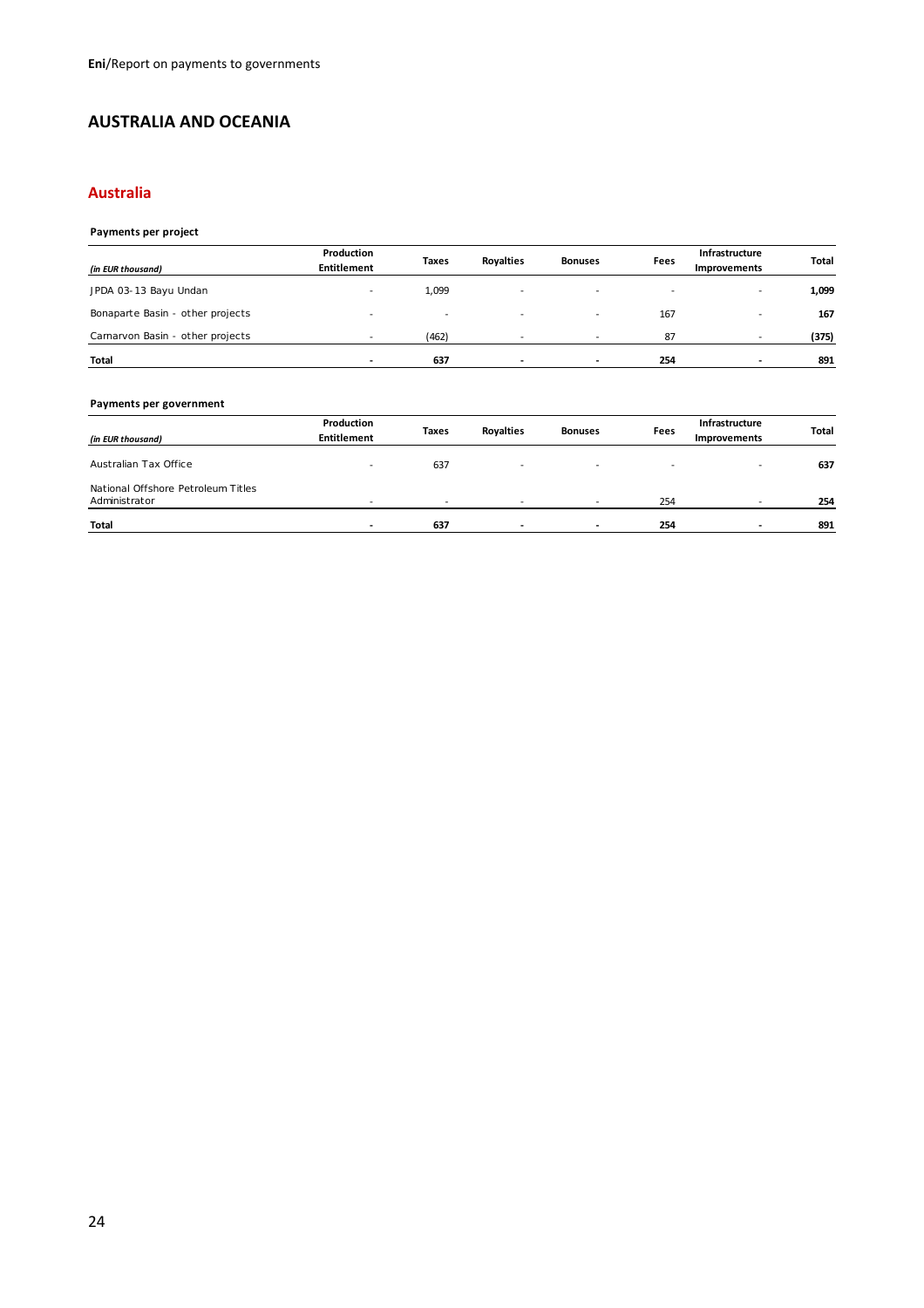## **Report on payments to governments ‐ Eni Spa**

#### **Payments per project**

| (in EUR thousand)      | Production<br>Entitlement | <b>Taxes</b> | Royalties | <b>Bonuses</b>           | Fees  | Infrastructure<br>Improvements | <b>Total</b> |
|------------------------|---------------------------|--------------|-----------|--------------------------|-------|--------------------------------|--------------|
| Val D'Agri             | $\overline{\phantom{a}}$  | ٠            | 89,783    | $\overline{\phantom{a}}$ | 27    | $\sim$                         | 89,810       |
| Offshore Mar Adriatico | $\overline{\phantom{a}}$  | ۰            | 52,928    | ٠                        | 1,471 | $\sim$                         | 54,399       |
| Offshore Mar Ionio     | $\overline{\phantom{a}}$  | ٠            | 10,491    | ۰                        | 127   | $\sim$                         | 10,618       |
| Italia onshore         | $\overline{\phantom{a}}$  | ۰            | 5,207     | $\overline{\phantom{a}}$ | 324   | $\sim$                         | 5,531        |
| Sicily region          | $\overline{\phantom{a}}$  | ۰            | 297       | $\overline{\phantom{a}}$ | 8     | $\sim$                         | 305          |
| <b>Total</b>           | ٠                         | $\sim$       | 158,706   | $\overline{\phantom{a}}$ | 1,957 | $\sim$                         | 160,663      |

| (in EUR thousand)               | Production<br><b>Entitlement</b> | <b>Taxes</b> | <b>Royalties</b>         | <b>Bonuses</b> | Fees  | Infrastructure<br>Improvements | <b>Total</b> |
|---------------------------------|----------------------------------|--------------|--------------------------|----------------|-------|--------------------------------|--------------|
| Italian State                   |                                  |              | 83,951                   |                |       |                                | 83,951       |
| Basilicata region               |                                  |              | 53,421                   |                |       |                                | 53,421       |
| Municipality of Viggiano        |                                  |              | 5,980                    |                |       |                                | 5,980        |
| Calabria region                 |                                  |              | 4,404                    |                |       |                                | 4,404        |
| Emilia Romagna region           |                                  |              | 4,347                    |                |       |                                | 4,347        |
| Puglia region                   |                                  |              | 1,622                    |                |       |                                | 1,622        |
| Municipality of Calvello        |                                  |              | 1,508                    |                |       |                                | 1,508        |
| State property administration   |                                  |              |                          |                | 1,028 |                                | 1,028        |
| Municipality of Grumento Nova   |                                  |              | 862                      |                |       |                                | 862          |
| Municipality of Marsico Nuovo   |                                  |              | 646                      |                |       |                                | 646          |
| Molise region                   |                                  |              | 577                      |                |       |                                | 577          |
| Port authority of Ravenna       |                                  |              | $\overline{\phantom{a}}$ |                | 525   |                                | 525          |
| Municipality of Marsicovetere   |                                  |              | 215                      |                | 27    |                                | 242          |
| Municipality of Montemurro      |                                  |              | 215                      |                |       |                                | 215          |
| Piemonte region                 |                                  |              | 211                      |                |       |                                | 211          |
| Municipality of Ravenna         |                                  |              | 187                      |                |       |                                | 187          |
| Municipality of Deliceto        |                                  |              | 98                       |                |       |                                | 98           |
| Sicily Region                   |                                  |              | 93                       |                |       |                                | 93           |
| Port authority of Pescara       |                                  |              |                          |                | 90    |                                | 90           |
| Port authority of Pesaro        |                                  |              |                          |                | 86    |                                | 86           |
| Municipality of Rotello         |                                  |              | 79                       |                |       |                                | 79           |
| Municipality of Biccari         |                                  |              | 72                       |                |       |                                | 72           |
| Local port authority of Ravenna |                                  |              |                          |                | 55    |                                | 55           |
| Abruzzo Region                  |                                  |              | 43                       |                |       |                                | 43           |
| Port authority of Ancona        |                                  |              |                          |                | 42    |                                | 42           |
| Port authority of Ortona        |                                  |              |                          |                | 41    |                                | 41           |
| Municipality of Volturino       |                                  |              | 35                       |                |       |                                | 35           |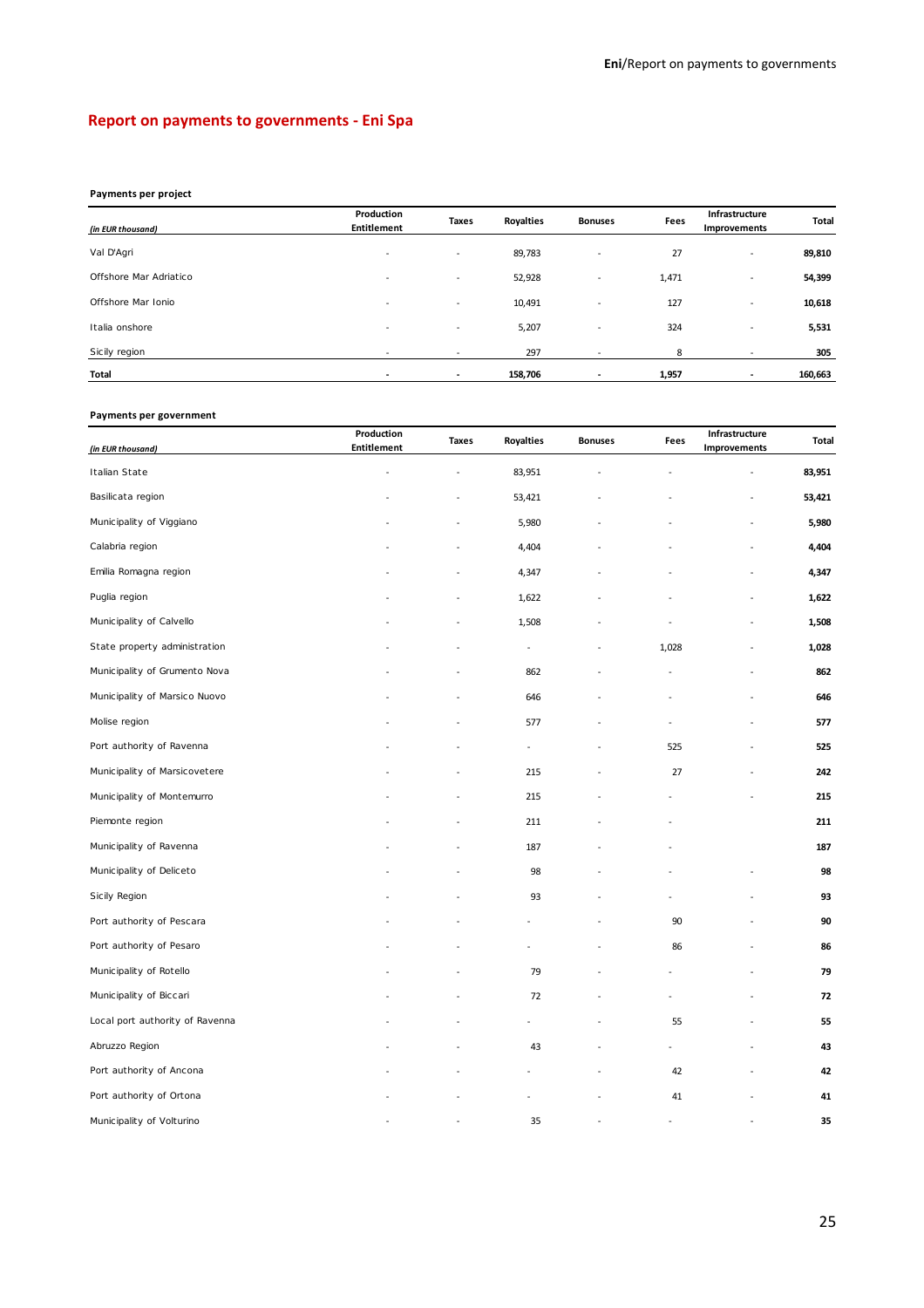| (in EUR thousand)                                                   | Production<br><b>Entitlement</b> | <b>Taxes</b>             | <b>Royalties</b> | <b>Bonuses</b> | Fees           | Infrastructure<br>Improvements | <b>Total</b>   |
|---------------------------------------------------------------------|----------------------------------|--------------------------|------------------|----------------|----------------|--------------------------------|----------------|
| Port authority of San Benedetto del Tronto                          |                                  |                          |                  |                | 33             |                                | 33             |
| Municipality of Ascoli Satriano                                     |                                  |                          | 33               |                |                |                                | 33             |
| Municipality of Candela                                             |                                  |                          | 29               |                |                |                                | 29             |
| Municipality of Romentino                                           |                                  |                          | 26               |                |                |                                | 26             |
| Municipality of Trecate                                             |                                  |                          | 25               |                |                |                                | 25             |
| Municipality of Alberona                                            |                                  |                          | 16               |                |                |                                | 16             |
| Reclamation consortium of Romagna                                   |                                  |                          |                  |                | 14             |                                | 14             |
| Municipality of Galliate                                            |                                  |                          | $\overline{7}$   |                |                |                                | $\overline{7}$ |
| Port authority of Rimini                                            |                                  |                          |                  |                | 4              |                                | 4              |
| Municipality of S.Agata di Puglia                                   |                                  |                          | 4                |                |                |                                | 4              |
| Reclamation consortium of Muzza Bassa Lodigiana                     |                                  |                          |                  |                | $\overline{2}$ |                                | $\mathbf{z}$   |
| Port authority of Chioggia                                          |                                  |                          |                  |                | $\overline{2}$ |                                | $\mathbf{z}$   |
| Ancona district                                                     |                                  |                          |                  |                | $\overline{2}$ |                                | 2              |
| Acoli Piceno district                                               |                                  |                          |                  |                | $\overline{2}$ |                                | $\overline{2}$ |
| Reclamation consortium of Dugali Naviglio Adda Serio                |                                  |                          |                  |                | $\mathbf{1}$   | ÷                              | 1              |
| Consortium for the industrial development of the<br>Matera district |                                  |                          |                  |                | $\mathbf{1}$   | ٠                              | 1              |
| Forest ranger of Punta Marina                                       | $\sim$                           | $\blacksquare$           | $\sim$           | $\blacksquare$ | $\mathbf{1}$   | $\sim$                         | 1              |
| <b>Total</b>                                                        | $\overline{\phantom{a}}$         | $\overline{\phantom{a}}$ | 158,706          |                | 1,957          |                                | 160.663        |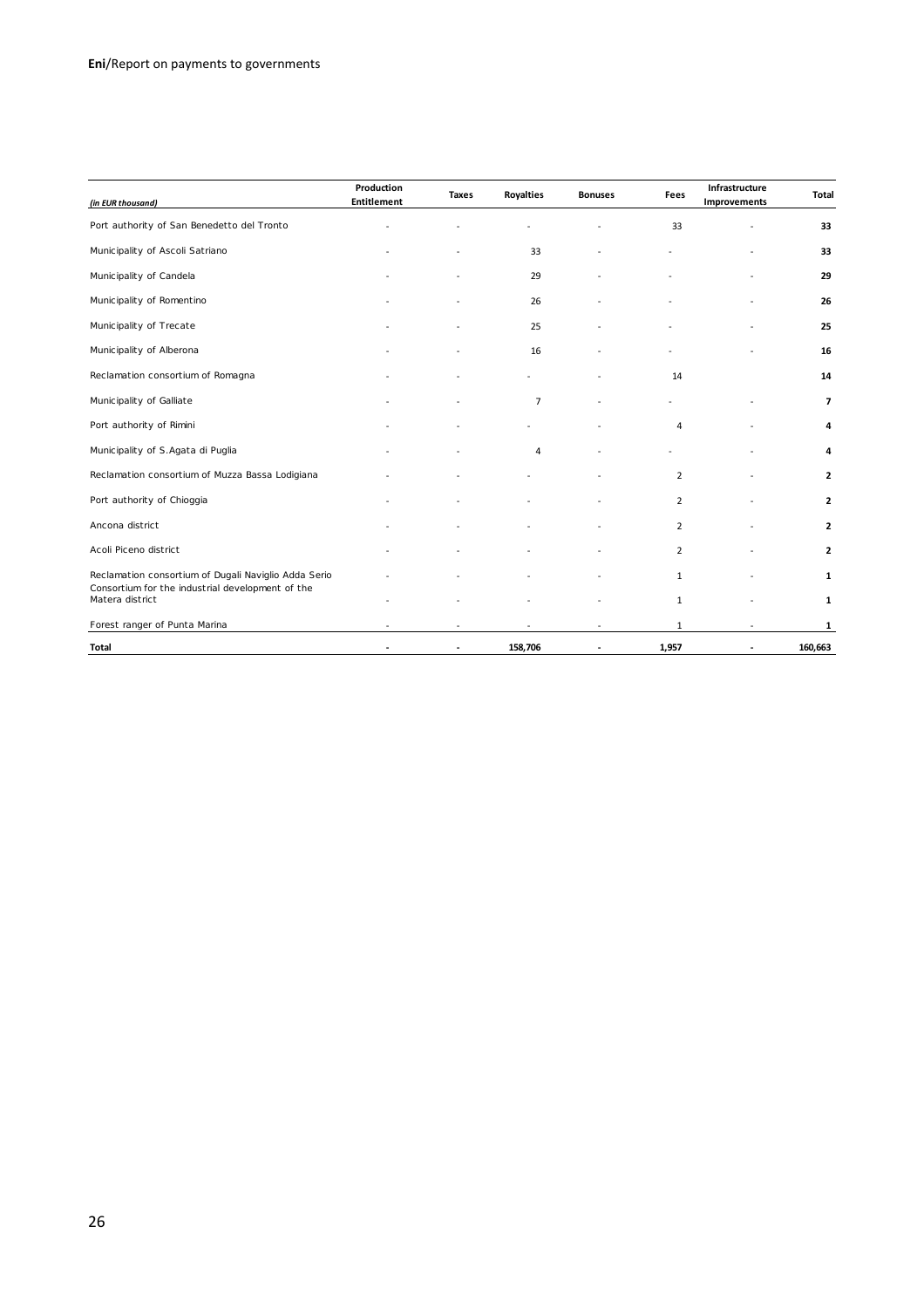

EY S.p.A. Via Po. 32 00198 Roma

Tel: +39 06 324751 Fax: +39 06 32475504 ev.com

# Independent limited assurance report (translation from the original Italian text)

To the Board of Directors of Eni S.p.A.

We have carried out a limited assurance engagement of the "Report on payments to governments 2016" (hereinafter also the "Report") of Eni S.p.A..

## Directors' responsibility

The Directors are responsible for the preparation of the Report in accordance with Chapter 1 "Regulation on payments' transparency" of Legislative Decree dated August 18, 2015, n.139 (hereinafter also the "Regulation") and the reporting principles as detailed in the paragraph "Basis of preparation" of the Report. The Directors are also responsible for that part of internal control that they consider necessary in order to allow the preparation of the Report that is free from material misstatements, even caused by frauds or not-intentional behaviours or events.

### Independent auditor's responsibility

It is our responsibility the preparation of this report on the basis of the procedures carried out. Our work has been conducted in accordance with the criteria established by the "International Standards" on Assurance Engagements 3000 - Assurance Engagements other than Audits or Reviews of Historical Financial Information" ("ISAE 3000"), issued by the International Auditing and Assurance Standards Board for the engagements that consist in a limited assurance. This standard requires the respect of relevant ethical principles, including those related to independence, as well as the planning and the execution of our work in order to obtain a limited assurance that the Report is free of material misstatements. These procedures included inquiries, primarily with company's personnel responsible for the preparation of the information included in the Report, document analysis, recalculation and in other procedures in order to obtain evidences considered appropriate.

The procedures performed mainly consisted of:

- a) inquiries of company's personnel responsible for the preparation of the information included in the Report to understand and evaluate the appropriateness of methods and reporting policies implemented across the Company to comply with the Regulation;
- b) observation of processes performed and inspection on a sample basis of documents used to gather quantitative and qualitative information disclosed in the Report;
- analytical procedures to identify and discuss any unusual payments in the Report; and  $\mathsf{C}$ )
- d) reconciling the underlying accounting records to the Report.

Our examination has entailed a lower extension of work compared to the work to be performed for a reasonable assurance engagement in accordance with ISAE 3000 and, as consequence, we may not have become aware of all the significant events and circumstances which we could have identified had we performed a reasonable assurance engagement.

EY S.p.A .<br>Sede Legale: Via Po. 32 - 00198 Roma

Secretarian de l'alta de l'alta de 2000/00,00, sottoscritto e versato Euro 2.950.000.00 (M).<br>Iscritta alla S.O. del Registro delle Imprese presso la C.C.I.A.A. di Roma<br>Codice físcale e numero di iscrizione 00434000584 - nu

PIVA 00891231003

- Leussou.<br>Registro Revisori Legali al n. 70945 Pubblicato sulla G.U. Suppl. 13 - IV Serie Speciale del 17/2/1998.<br>'Albo Speciale delle società di revisione

Consob al progressivo n. 2 delibera n.10831 del 16/7/1997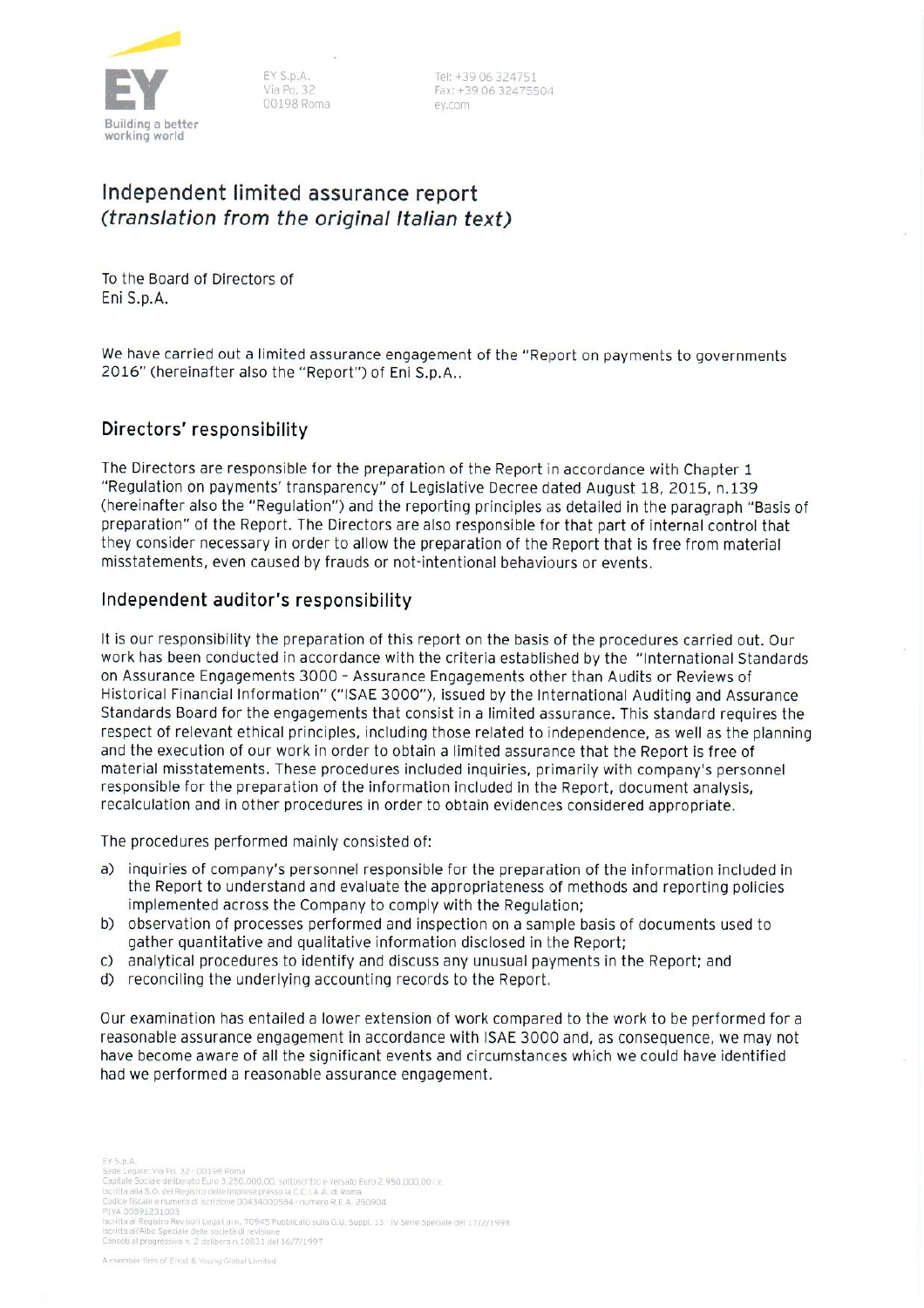

## **Conclusions**

Based on the procedures performed and evidence obtained, nothing has come to our attention that causes us to believe that the accompanying "Report on payments to government 2016" has not been appropriately prepared in all material respects, in conformity with Chapter 1 "Regulation on payments' transparency" of Legislative Decree dated August 18, 2015, n.139 and the reporting principles as detailed in the paragraph "Basis of preparation" of the Report.

Rome, May 25, 2017

EY S.D.A. Signed by: Beatrice Amaturo, Partner

This report has been translated into the English language solely for the convenience of international readers.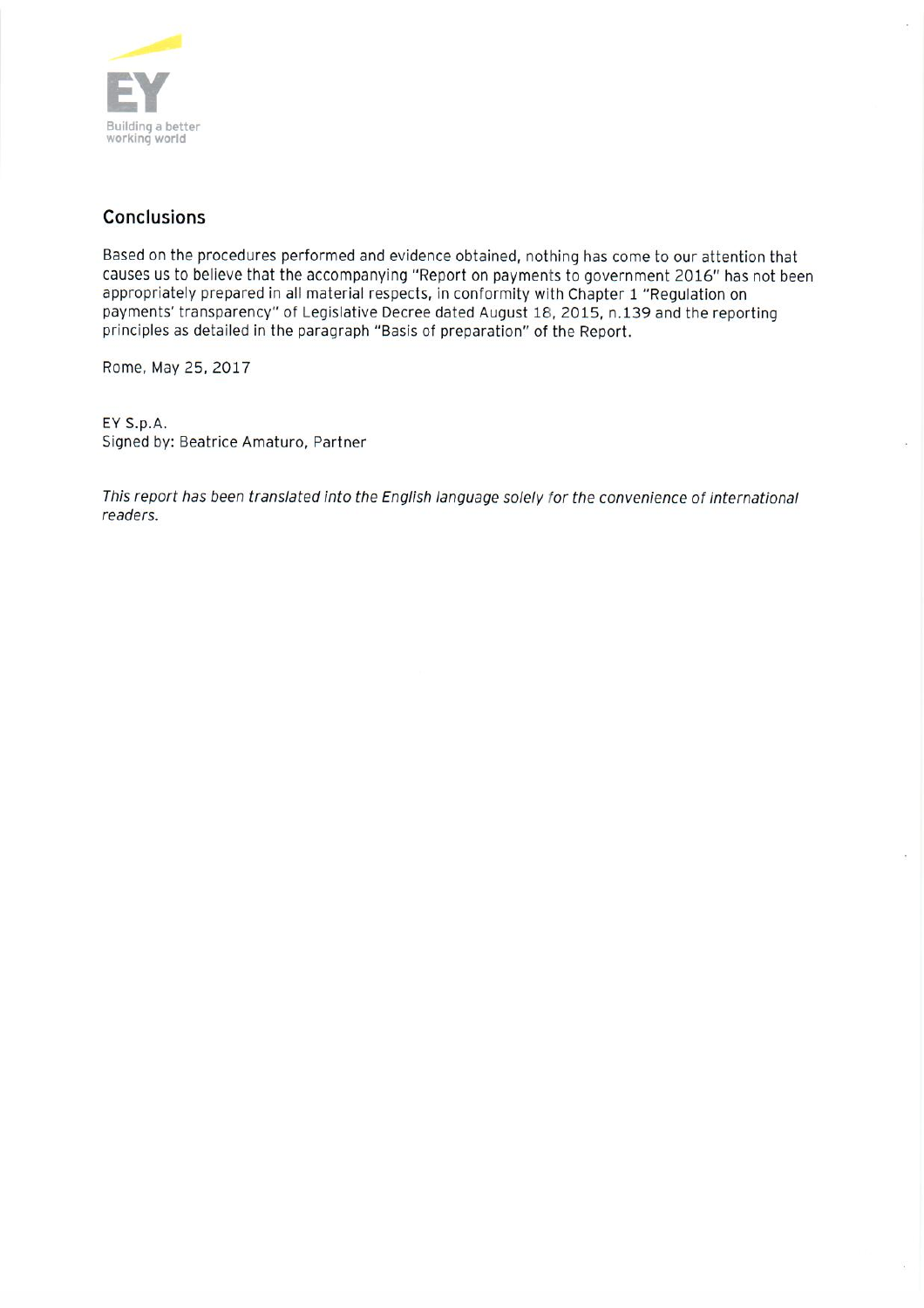## **Report on payments to governments 2016 including information provided on a voluntary basis8**

| <b>Payments overview 2016</b> |                                  |                          |                  |                |             |                                |              |  |  |  |  |
|-------------------------------|----------------------------------|--------------------------|------------------|----------------|-------------|--------------------------------|--------------|--|--|--|--|
| Country                       | Production<br><b>Entitlement</b> | <b>Taxes</b>             | <b>Royalties</b> | <b>Bonuses</b> | <b>Fees</b> | Infrastructure<br>Improvements | <b>Total</b> |  |  |  |  |
| <b>Europe</b>                 |                                  |                          |                  |                |             |                                |              |  |  |  |  |
| Italy                         | ÷.                               | L,                       | 191,005          | í,             | 2,015       | ä,                             | 193,020      |  |  |  |  |
| Croatia                       |                                  | (3, 551)                 |                  | ä,             | L.          |                                | (3, 551)     |  |  |  |  |
| Cyprus                        |                                  |                          |                  |                | 313         |                                | 313          |  |  |  |  |
| Denmark                       |                                  | ä,                       |                  |                | 1,684       | $\overline{a}$                 | 1,684        |  |  |  |  |
| Ireland                       |                                  |                          |                  |                | 407         |                                | 407          |  |  |  |  |
| Norway                        | 366,605                          | (17, 330)                |                  | ä              | 9,527       |                                | 358,802      |  |  |  |  |
| Portugal                      |                                  |                          |                  | ä,             | 380         |                                | 380          |  |  |  |  |
| United Kingdom                |                                  | 26,830                   |                  | ä,             | 1,641       | $\overline{a}$                 | 28,471       |  |  |  |  |
| Africa                        |                                  |                          |                  |                |             |                                |              |  |  |  |  |
| Algeria                       | ÷,                               | 201,718                  | 18,447           | 2,838          | ä,          | ä,                             | 223,003      |  |  |  |  |
| Angola                        | 449,330                          | 135,113                  | 72,050           |                |             |                                | 656,493      |  |  |  |  |
| Congo                         | 85,630                           | 107,541                  | 121,343          | 22,756         |             |                                | 337,270      |  |  |  |  |
| Egypt                         |                                  | 135,589                  | L.               | 12,423         |             |                                | 148,012      |  |  |  |  |
| Ghana                         |                                  | $\overline{\phantom{a}}$ | ä,               | ł,             | 716         | ÷,                             | 716          |  |  |  |  |
| Kenya                         |                                  | ÷,                       |                  |                | 162         |                                | 162          |  |  |  |  |
| Libya                         | ÷,                               | 1,265,023                | 155,184          |                | ä,          | ä,                             | 1,420,207    |  |  |  |  |
| Nigeria                       | 718,026                          | 144,647                  | 105,483          | ä,             | 20,263      | $\overline{a}$                 | 988,419      |  |  |  |  |
| Tunisia                       | 99,427                           | 12,723                   | 8,717            | ä,             |             | ä,                             | 120,867      |  |  |  |  |
| Americas                      |                                  |                          |                  |                |             |                                |              |  |  |  |  |
| Ecuador                       | $33,423$ <sup>(*)</sup>          | 9,796                    | ä,               | ÷,             | ä,          | $\overline{a}$                 | 43,219       |  |  |  |  |
| Mexico                        |                                  |                          |                  |                | 115         |                                | 115          |  |  |  |  |
| United States of America      | ÷.                               | (9,802)                  | 68,033           |                | 216         | ä,                             | 58,447       |  |  |  |  |
| Asia                          |                                  |                          |                  |                |             |                                |              |  |  |  |  |
| India                         | ÷,                               | 250                      | ä,               | ä,             | ÷,          | ÷,                             | 250          |  |  |  |  |
| Indonesia                     |                                  | 11,343                   |                  |                |             |                                | 11,343       |  |  |  |  |
| Iraq                          | 3,030,305 <sup>(*)</sup>         | 14,270                   |                  |                |             | ä,                             | 3,044,575    |  |  |  |  |
| Kazakhstan                    | ÷,                               | 144,491                  |                  |                |             | ÷,                             | 144,491      |  |  |  |  |
| Myanmar                       | ÷.                               | $\bar{a}$                |                  | 1,807          |             | ÷                              | 1,807        |  |  |  |  |
| Pakistan                      | 70,166                           | 11,861                   | 15,878           |                | 113         | $\overline{a}$                 | 98,018       |  |  |  |  |
| Russia                        |                                  | 1,729                    | ÷,               | ×.             | ä,          |                                | 1,729        |  |  |  |  |
| <b>Timor Leste</b>            | 23,243                           | 7,305                    | ä,               |                | 650         |                                | 31,198       |  |  |  |  |
| Turkmenistan                  | 66,093                           | 1,399                    | 4,536            |                | ä,          |                                | 72,028       |  |  |  |  |
| <b>Australia and Oceania</b>  |                                  |                          |                  |                |             |                                |              |  |  |  |  |
| Australia                     | ÷,                               | 637                      | $\bar{a}$        | í,             | 254         | ÷,                             | 891          |  |  |  |  |
| <b>Totale</b>                 | 4,942,248                        | 2,201,582                | 760,676          | 39,824         | 38,456      | $\blacksquare$                 | 7,982,786    |  |  |  |  |

(\*) Information provided on a voluntary basis

<sup>8</sup> For reporting principles see the paragraph "Information provided on voluntary basis" on page 7.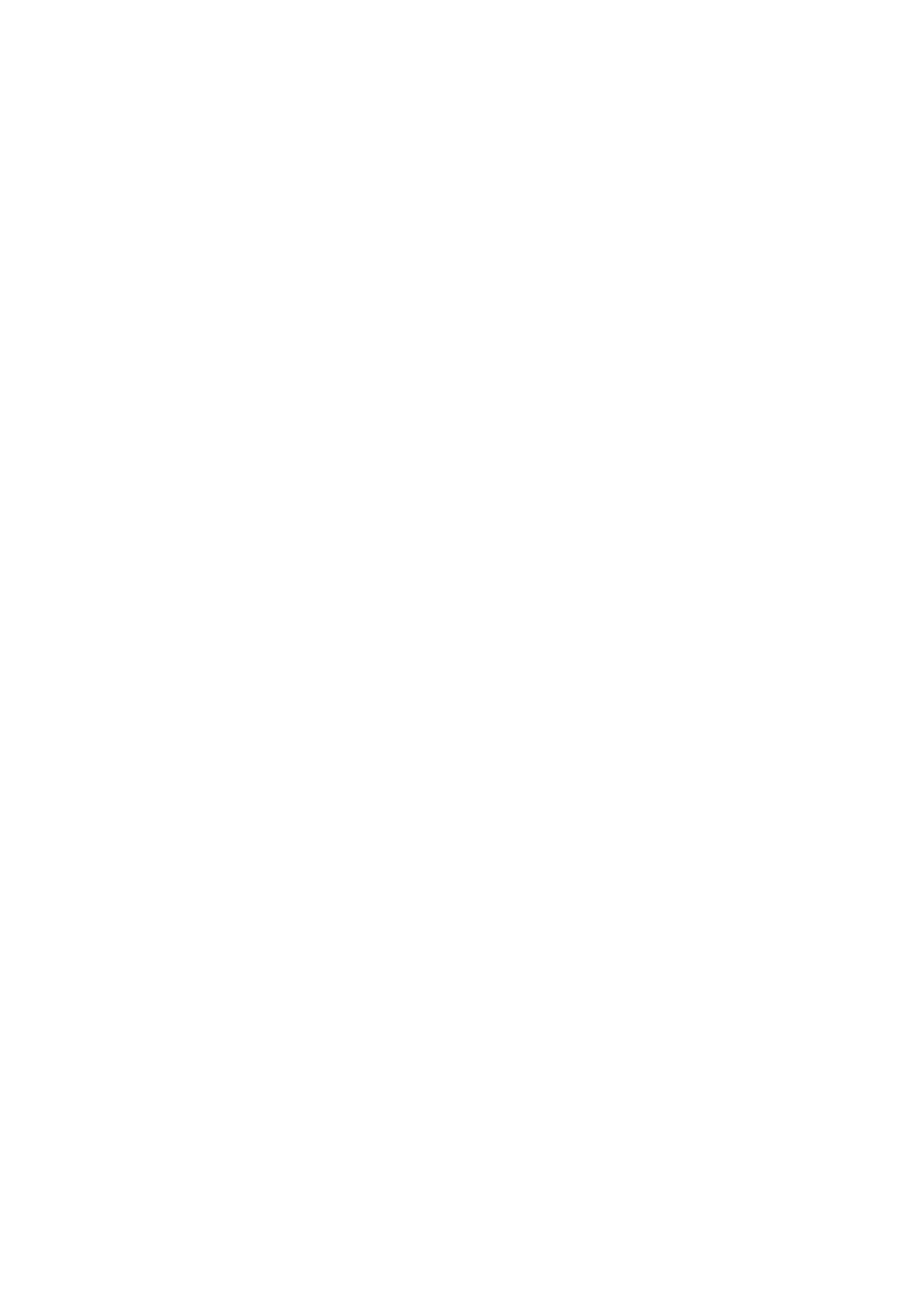#### **Investor Relations**

Piazza Ezio Vanoni, 1 - 20097 San Donato Milanese (Milan) Tel. +39-0252051651 - Fax +39-0252031929 e-mail: investor.relations@eni.com



**Eni** SpA Headquarters: Rome, Piazzale Enrico Mattei, 1 Capital Stock as of December 31, 2016: €4,005,358,876 fully paid Tax identification number: 00484960588 Branches: San Donato Milanese (Milan) - Via Emilia, 1 San Donato Milanese (Milan) - Piazza Ezio Vanoni, 1

**Internet home page:** eni.com **Rome office telephone:** +39-0659821 **Toll-free number:** 800940924 **e-mail:** segreteriasocietaria.azionisti@eni.com